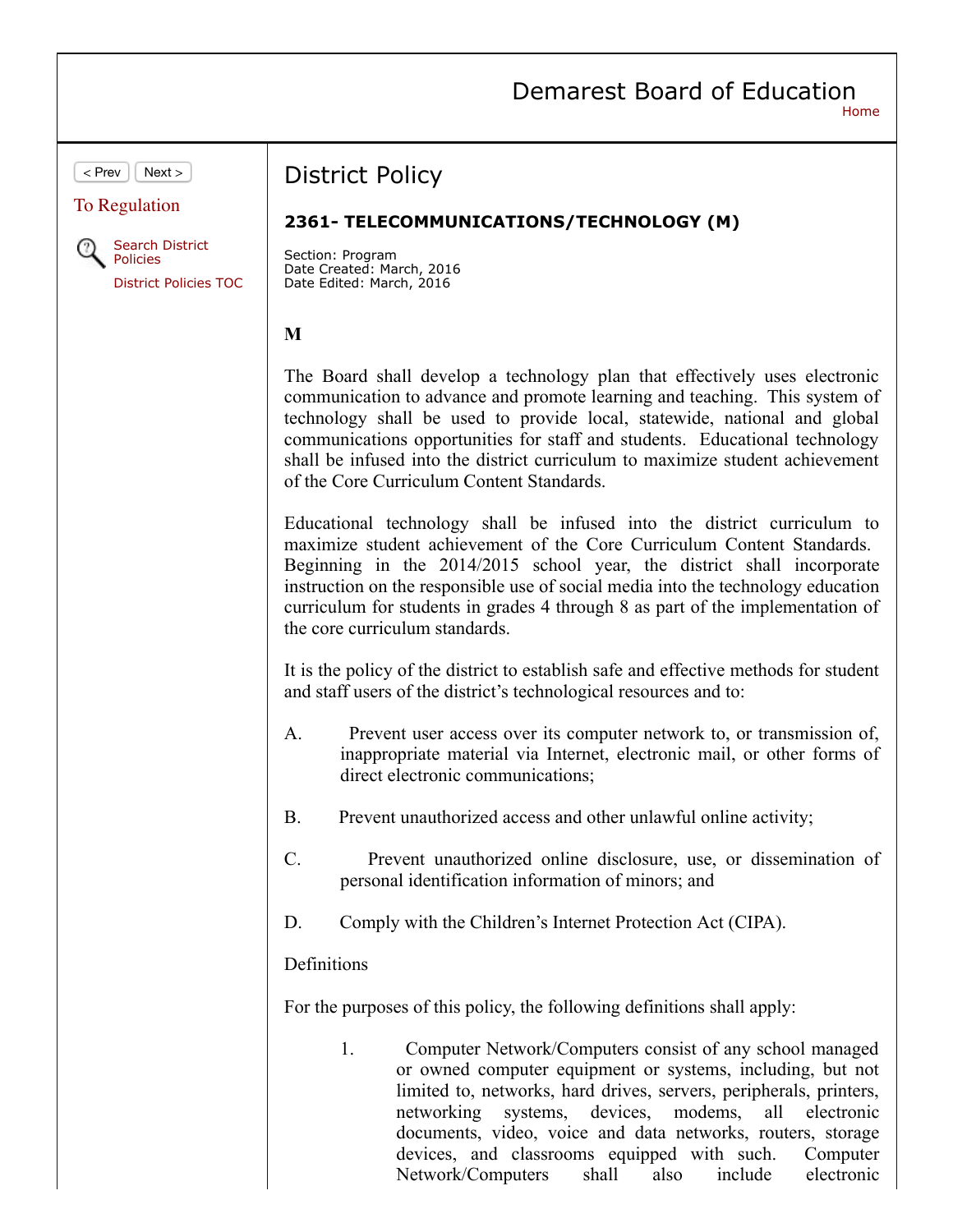communications which shall be defined as and include the use of information systems in the communicating, posting, or obtaining of information or materials by way of electronic mail, bulletin boards, Internet, or other such electronic tools.

2. User is any individual, with or without authorization, who utilizes the district's computing system from any location.

Compliance With CIPA

Filters Blocking Access to Inappropriate Material

A. To the extent practical, technology protection measures (or "Internet" filters") shall be used to block or filter Internet, or other forms of electronic communications, access to inappropriate information. Specifically, as required by the Children's Internet Protection Act, blocking shall be applied to visual depictions of material deemed obscene or child pornography, or to any material deemed harmful to minors.

Subject to staff supervision, technology protection measures may be disabled or, in the case of minors, minimized only for bona fide research or other lawful purposes.

B. Inappropriate Network Usage

To the extent practical, steps shall be taken to promote the safety and security of users of the school district online computer network when using electronic mail, chat rooms, instant messaging, and other forms of direct electronic communications.

Specifically, as required by the Children's Internet Protection Act, prevention of inappropriate network usage includes:

- 1. Unauthorized access, including so-called "hacking," and other unlawful activities; and
- 2. Unauthorized disclosure, use, and dissemination of personal identification information regarding minors.
- C. cation, Supervision and Monitoring

It shall be the responsibility of all members of the school district staff to educate, supervise and monitor usage of the online computer network and access to the Internet in accordance with this policy and the Children's Internet protection Act. Procedures for the disabling or otherwise modifying any technology protection measures shall be the responsibility of the chief school administrator or his or her designee.

The Chief School Administrator or his or her designee shall ensure that students and staff who use the school internet facilities receive appropriate training including the following: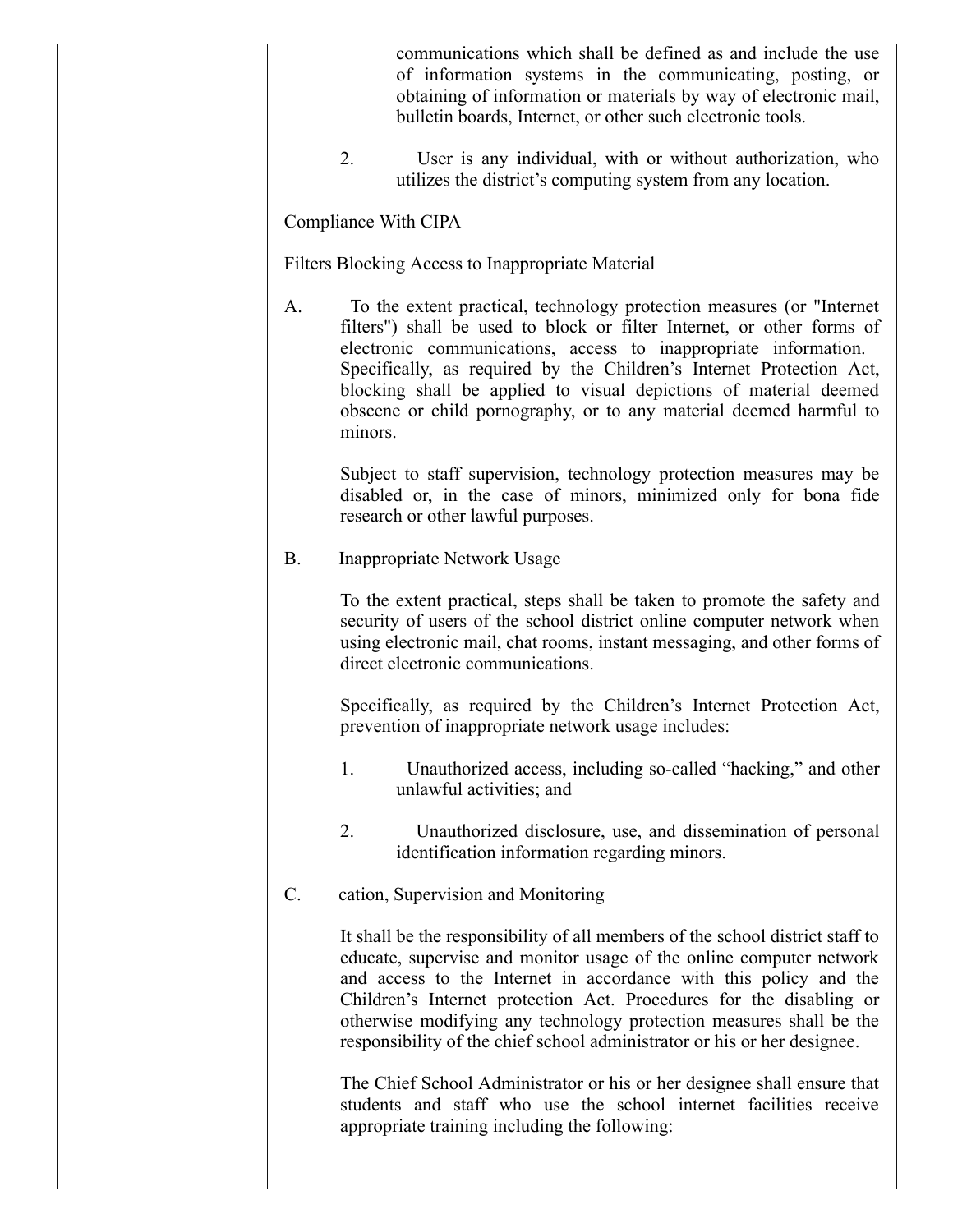- 1. The district established standards for the acceptable use of the internet;
- 2. Internet safety rules;
- 3. Rules for limited supervised access to and appropriate behavioral expectations for use of online resources, social network websites, and chat rooms;
- 4. Cyberbullying (Board Policy 5512 Harassment, Intimidation and Bullying) awareness and response.

Student use of the Internet shall be supervised by qualified staff.

Standards for the Promotion of Online Safety for Students

While the Internet offers a variety of opportunities to enhance students' educational experiences, there are certain risks associated with the Internet created by other users. Students are required to adhere to the following guidelines regarding safety. Any individual who fails to adhere to these guidelines will have his/her network privileges revoked.

- 1. Users are prohibited from disclosing personal information such as addresses, phone numbers, pictures, or the name and location of the school without the permission of a teacher and a parent.
- 2. Users are obligated to disclose to a teacher or parent any information or electronic messages which make them uncomfortable.
- 3. Users shall never meet in person with someone they have met online without first receiving permission from a parent. The Board does not condone such meetings and strongly suggests that they do not occur.
- 4 Users shall report any security problems, such as a gap in system or network security, to a teacher or system administrator.
- 5. Users shall set a password for their account to protect it from unauthorized use. The password should be difficult to guess and should be changed on a regular basis to assure the continued security of the account. Users should never divulge their passwords and will be held accountable for the consequences of intentionally or negligently disseminating this information.

Acceptable Use Of The Internet

The Board recognizes that telecommunications and other new technologies will shift the manner in which information is accessed, communicated, and transferred. These new technologies will alter the nature of teaching and learning. Access to telecommunications will allow students and employees to explore databases, libraries, Internet sites, bulletin boards and the like while exchanging information with individuals throughout the world. The Board supports access by students and employees to these information sources and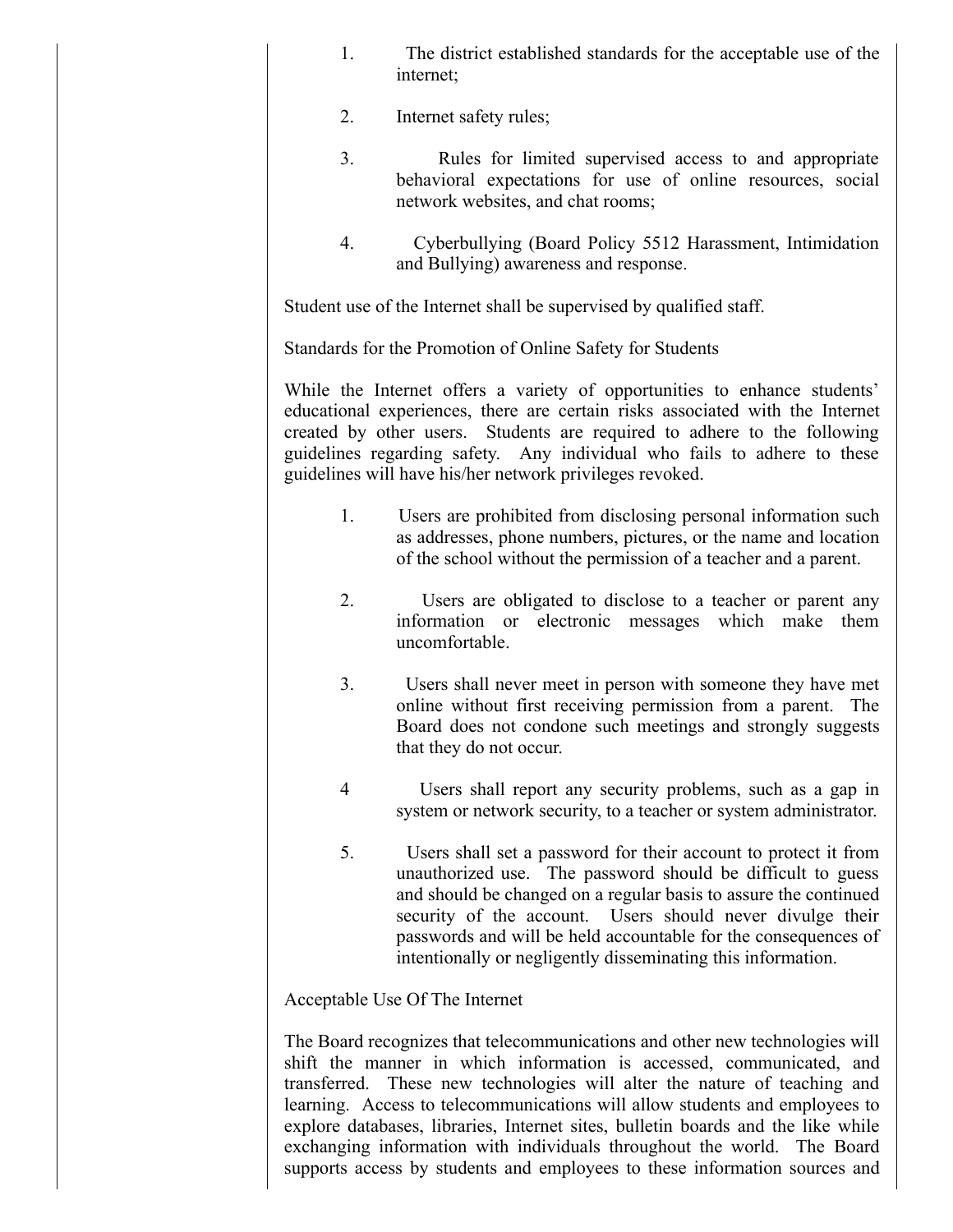the potential they have to enhance students' educational experiences, but it reserves the right to limit use of these new technologies during school hours and on school premises to legitimate educational purposes. At all other times, the Board demands that users utilize the computer network in a responsible manner and in accordance with this policy.

The Board also recognizes that telecommunications will allow students access to information sources that have not been pre-screened by educators using Board approved standards. While the Board will make its best efforts to monitor use of school computer networks/computers, the Board cannot monitor users at all times and cannot guarantee that users will not access inappropriate materials, especially when access is from a site off campus. The Board therefore adopts the following standards of conduct for the use of computer network/computers, including electronic mail communications, to which all users are expected to adhere, and declares unethical, unacceptable and illegal behavior in violation of these standards, and said behavior will serve as just cause for taking disciplinary action, limiting or revoking network access privileges, and/or instituting legal action.

The Board provides access to computer network/computers for educational purposes only, and, for employees, for purposes related to job performance. The Board retains the right to restrict or to terminate access to the computer network/computers at any time, for any reason. The Board retains the right to have district personnel monitor network activity, in any form necessary, to maintain the integrity of the network and to ensure its proper use.

Standards for Use of Computer Networks

It is understood that computer networked services are provided exclusively for educational purposes. Educational purposes are those that are related to or necessary to prepare for or to complete lessons or classroom assignments, and, for employees, those purposes related to job performance. Users will adhere to the standard of conduct required in the classroom and will follow the regulations posted in the computer lab. Users are prohibited from engaging in the following conduct and shall be subject to discipline and/or legal action for such conduct:

- 1. Using the computer network/computers for illegal activities or in support of illegal activities. Illegal activities are defined as activities which violate federal, state, and local laws or regulations.
- 2. Using the computer network/computers in a way that violates existing district policy.
- 3. Using the computer network/computers for obscene purposes or to obtain or transmit obscene materials. Obscene materials are those that appeal to the prurient interest, depict sexual conduct in a patently offensive way, and lack serious literary, artistic, or scientific value.
- 4. Using the computer network/computers to send or display lewd, indecent, or vulgar speech or materials.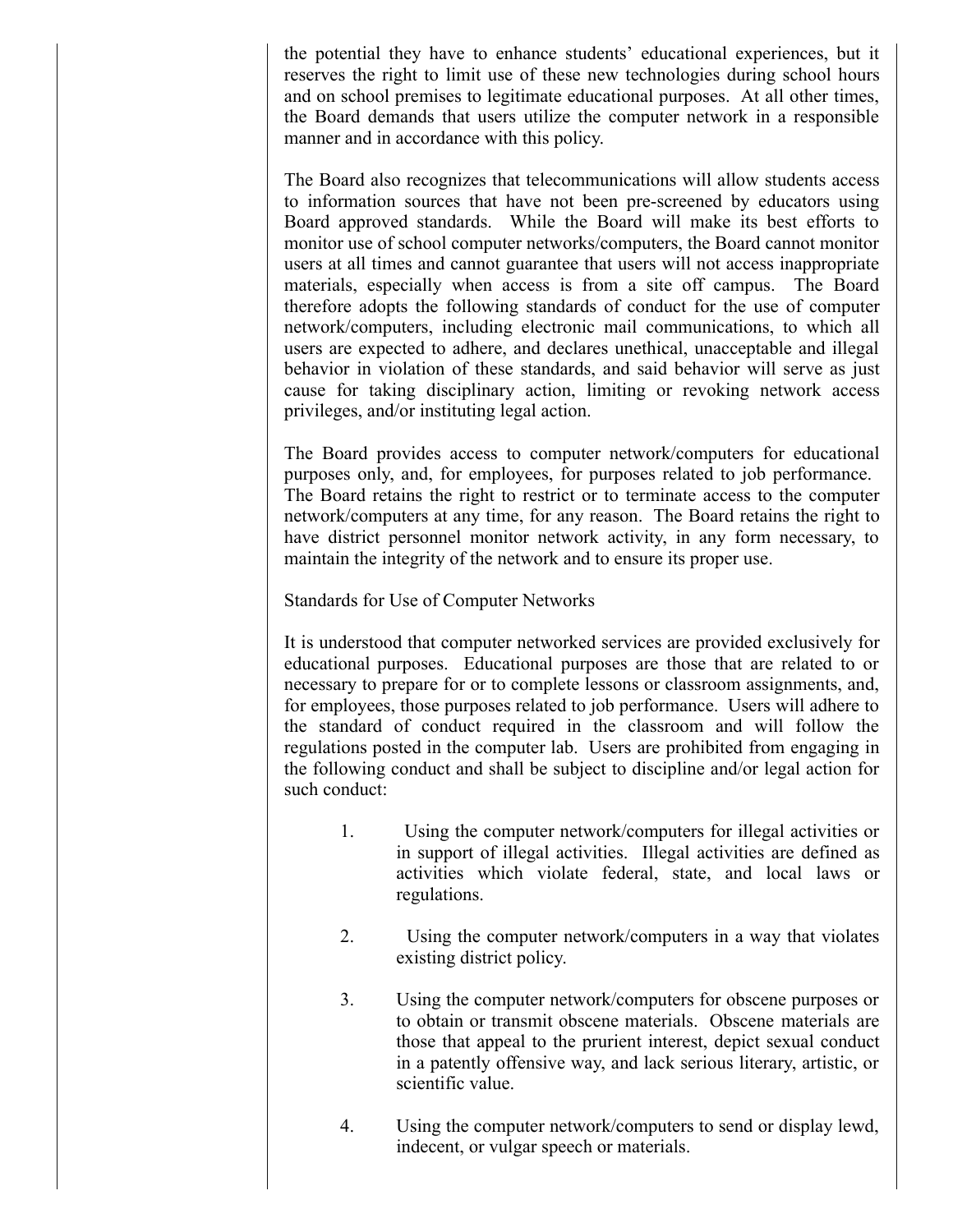- 5. Using the computer network/computers to send or display harassing, demeaning, or offensive speech or materials.
- 6. Using the computer network/computers to engage in activities that could materially or substantially interfere with the operation of the school, the school's educational mission, or other students' rights.
- 7. Using the computer network/computers to violate copyrights, trademarks, an individual's right of publicity, any form of intellectual property, license agreements, or other contracts.
- 8. Displaying any personally identifiable information about students including name, address, photographs, social security number, or other personal characteristics that would make the student easily identifiable without obtaining prior parental consent. Consent shall be obtained on the form developed by the state department of education. "Personally identifiable information" refers to student names, photos, addresses, e-mail addresses, phone numbers and locations and times of class trips.
- 9. Using the computer networks/computers in a manner that:
	- a. Intentionally disrupts network traffic or crashes the network;
	- b. Degrades or disrupts equipment or system performance. Examples of conduct that degrade or disrupt equipment or system performance include, but are not limited to, the following activities: utilizing shared computing resources for excessive game playing or other trivial applications; sending unnecessary or excessive mail or messages; printing of excessive copies of documents, files, images or data; deliberately running grossly inefficient programs when more efficient choices are available; creating, sending, or forwarding electronic chain letters;
	- c. Uses the computing resources of the school district for commercial purposes, financial gain, or fraud;
	- d. Steals data or other intellectual property;
	- e. Gains or seeks unauthorized access to files of others or vandalizes the data of another user;
	- f. Forges electronic mail messages or uses an account owned by others; and/or creates an account under false/identity theft.
	- g. Invades the privacy of others. Users will not use the network to obtain private information about others, post private information about another person, or re-post a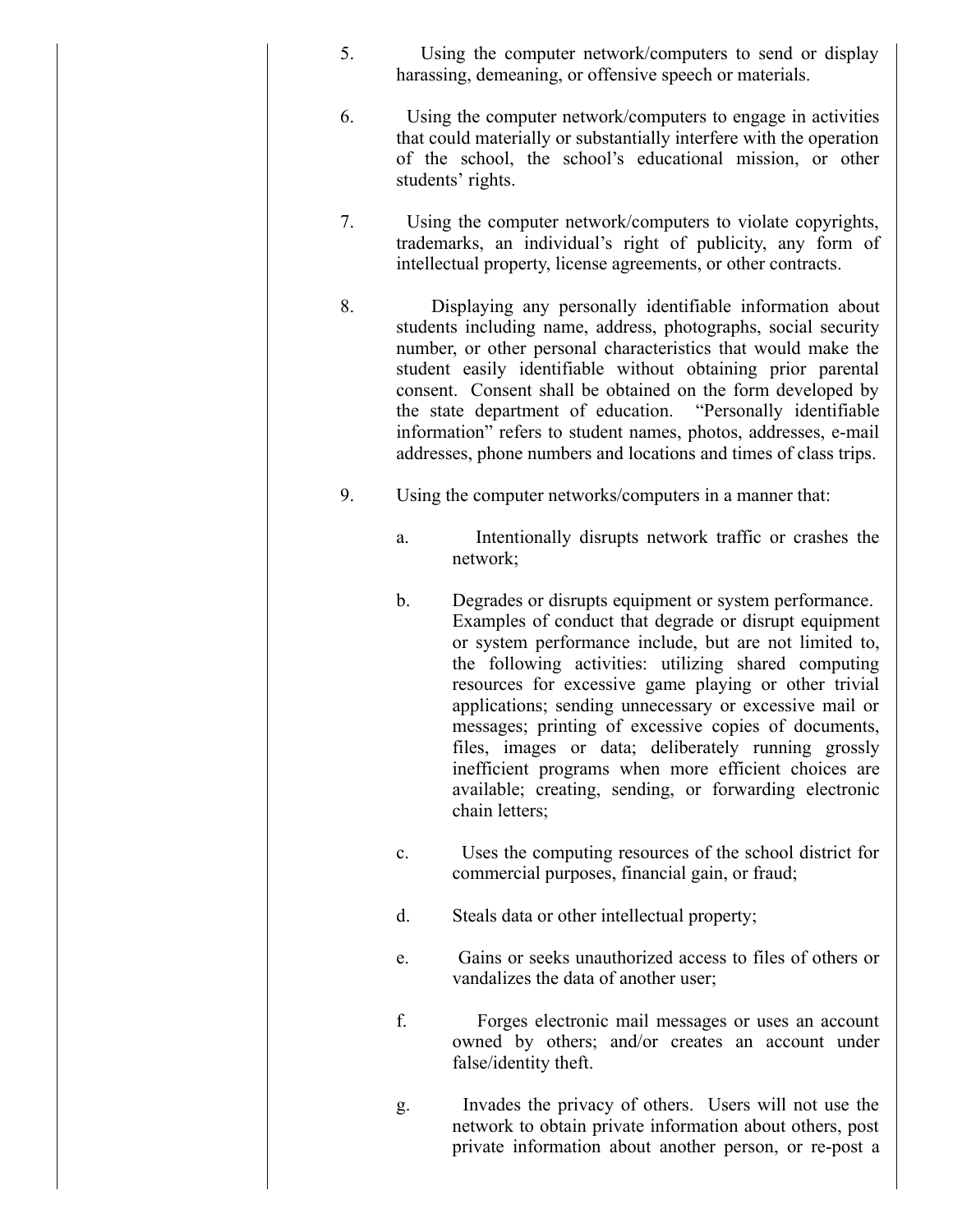message that was sent to them privately without permission of the person who sent the message;

- h. Posts anonymous messages;
- i. Possesses any data which is in violation of this policy; and/or
- j. Engages in other activities that do not advance the educational purposes for which the computer network/computers are provided.
- k. Uses outside software without the prior approval of the school's technology coordinator or system administrator.

Off school premises, users may utilize the computer network for legitimate, non-education related reasons. However, users are expected to adhere to this policy in all other regards, and specifically, shall adhere to the user guidelines set forth above.

Users will be personally charged for any unauthorized costs incurred in their use of the computer network/computers and held responsible for any damages caused by their intentional misuse of the computer network/computer equipment.

Users are required to report any evidence of a violation of these rules to school authorities and employees are expected to ensure to the best of their abilities that students use the computer network/computers in accordance with this policy.

The district will fully cooperate with any local, state or federal agency in any investigation concerning or relating to misuse of the district's computer network/computers.

Aside from this policy, use of the computer network/computers by students and employees will be governed by the district's existing policies and, for employees, the existing Collective Bargaining Agreement specifically as it relates to professional conduct.

Any violation of district policy and rules may result in a loss of districtprovided access to the Internet. Violations may result in additional disciplinary action, including suspension and expulsion. When applicable, law enforcement agencies will be contacted regarding potential illegal activities. Specifically, individuals violating this policy shall be subject to appropriate discipline which could include, but which is not limited to:

- a. Use of network only under direct supervision;
- b. Suspension of network privileges;
- c. Revocation of network privileges;
- d. Suspension of computer privileges;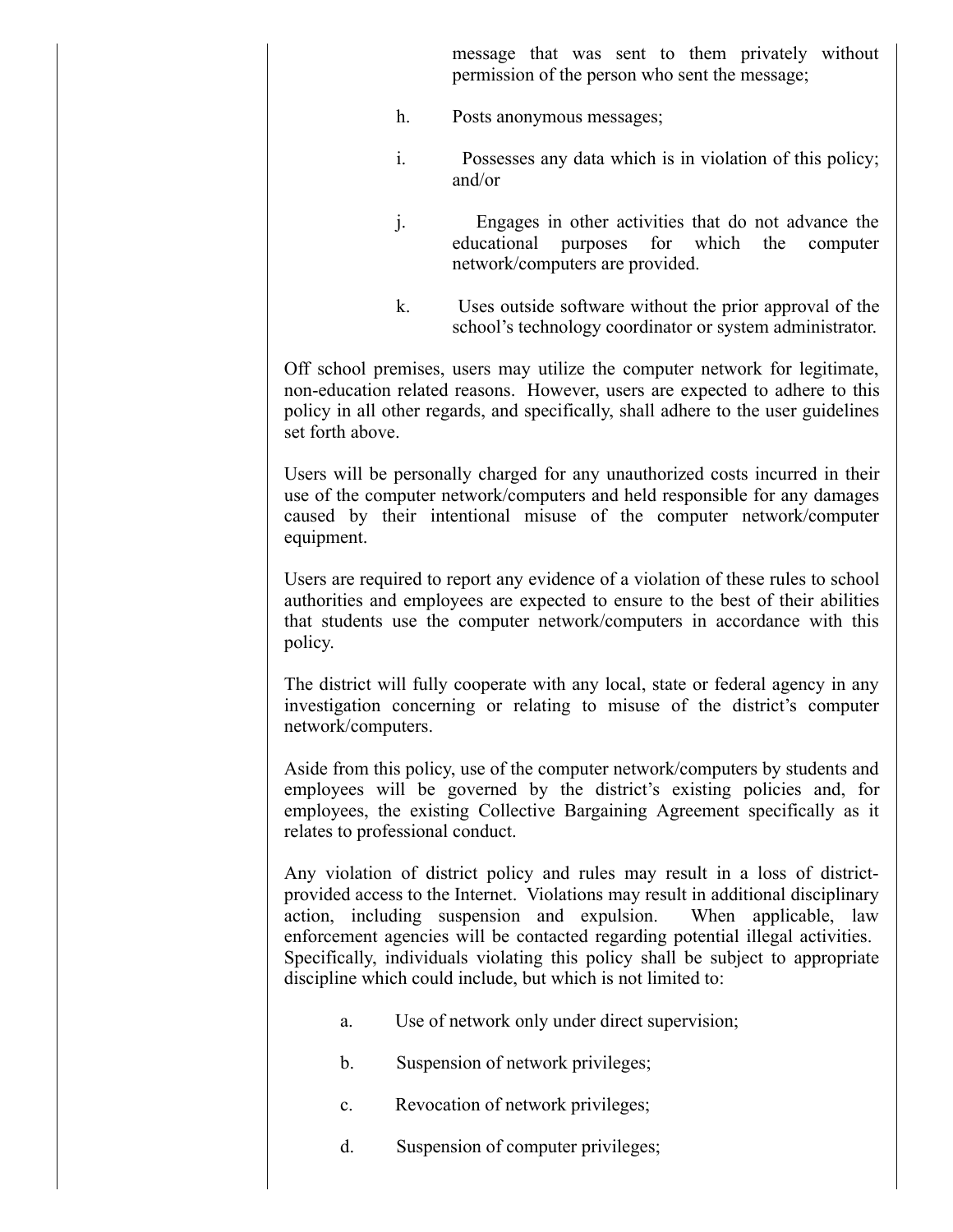- e. Revocation of computer privileges;
- f. For students, suspension or expulsion from school;
- g. For employees, letters of reprimand, increment withholding, loss of employment; and/or
- h. Legal action and prosecution by the authorities.

#### Privacy

Individuals should have no expectation of privacy with respect to their files on Board provided computer network/computers. All data stored or transmitted or accessed by users, including E-mail, can and will be monitored by the Board.

## Due Process

In the event there is an allegation that a student has violated the Acceptable Use Policy, that student will be provided with a written notice of the alleged violation and an opportunity to present an explanation before a district administrator. A hearing will be provided when required by district policy or the applicable statutes and regulations governing discipline of students.

Employee violations of the Acceptable Use Policy will be handled in accordance with district policy and the current Collective Bargaining Agreement.

Intellectual Property and Plagiarism

Because certain works found on the Internet are protected by copyright, trademark, and other forms of intellectual property, employees will either request permission from the owner of the intellectual property rights prior to using any materials obtained on the Internet, or the employee will consult with the administration to determine whether the materials may be used without receiving permission based on certain exceptions to intellectual property rights as set forth in the relevant laws. Teachers will instruct students to adhere to the same guidelines.

Users will be held personally liable for any of their own actions that violate another party's intellectual property rights. District practices on plagiarism will govern the use of materials accessed through the Internet. Teachers will instruct students as to the definition of plagiarism and the proper method to cite to materials.

Responsibility for Damage Suffered

The Demarest Public School District makes no warranties of any kind, expressed or implied, for the Internet access it provides. The district will not be responsible for any damage users suffer including, but not limited to, loss of data or interruption of service. The district will also not be responsible for the accuracy or quality of the information obtained through or stored on the system. The Board will not be responsible for financial obligations arising from the unauthorized use of the system.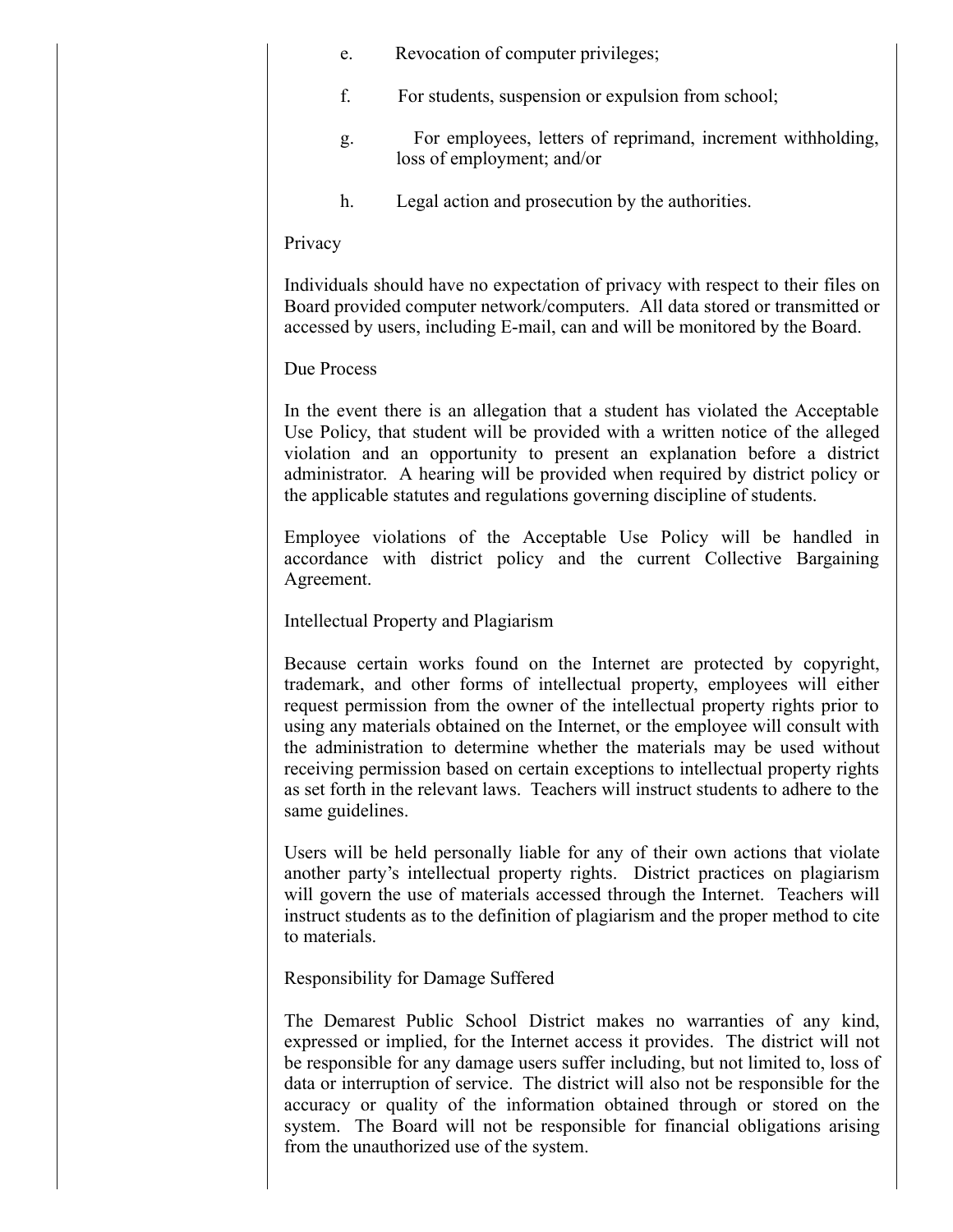# District Web Site

The Chief School Administrator shall publish and disseminate guidelines on acceptable material for district web sites. The Chief School Administrator shall also ensure that district and school web sites do not disclose personally identifiable information about students without prior written consent from parents/guardians. Consent shall be obtained on the form developed by the state department of education. "Personally identifiable information" refers to student names, photos, addresses, e-mail addresses, phone numbers, and locations and times of class trips.

Parental Notification and Responsibility

The chief school administrator shall ensure that parents/guardians are notified about the district network and the rules governing its use. No student will be permitted to use the district's telecommunications system unless and until the student and his/her parents (if the student is less than 18 years old) sign the district's Consent and Release Form which acknowledges that:

- A. The student and his/her parent, if applicable, have read and understand this policy and the accompanying regulation;
- B. The student will be held accountable for all of his/her network and Internet activities;
- C. The student is expected to comply with the district's policy and regulation and all federal, state and local laws governing Internet use; and
- D. The student and his/her parent shall indemnify and hold harmless the Demarest Board of Education, its members, agents, servants and employees from any and all liability relating to the student's use of the district's telecommunications system or the Internet.

Parents/guardians who do not wish their child(ren) to have access to the Internet must notify the principal in writing.

# Consent Requirement

No student shall be allowed to use the district-provided computer network unless they have filed an executed consent form with the principal. Guests to the school must also sign a consent form. Consent forms are available from the main office. Anyone using the system without first executing a consent form will be deemed to have consented to the principles embodied in this policy.

## Policy Development

The district Internet Safety and Technology policy shall be adopted and revised through a procedure that includes reasonable public notice and at least one public hearing.

Implementation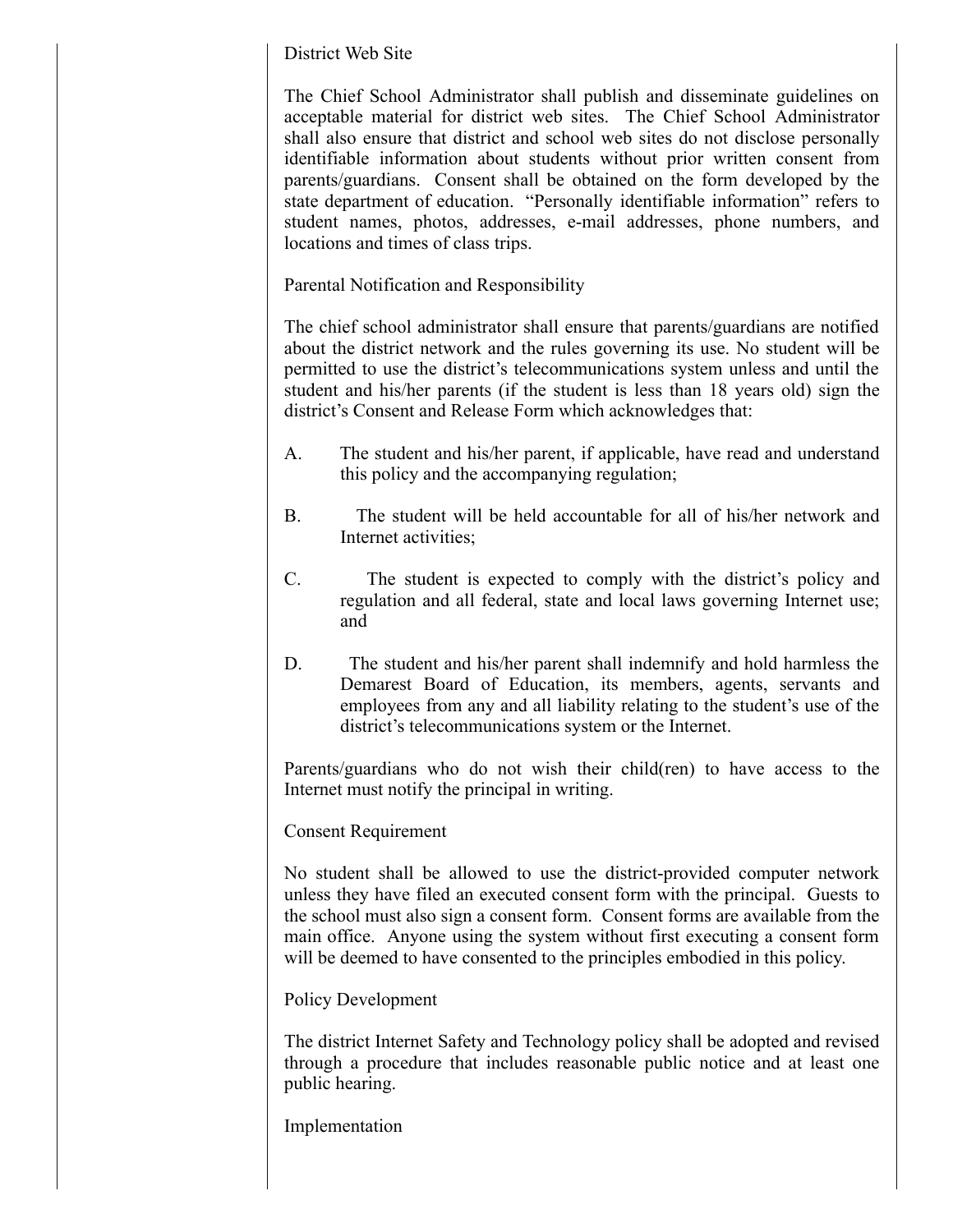The Chief School Administrator shall prepare regulations to implement this policy.

Bring Your Own Device Statement

If a student elects not to receive a school-issued computer, he/she may provide their own device that meets minimum specifications that are to be set and revised by administration every two years. The minimum specifications for devices are listed below:

| Platform/OS           | MacBook Pro (Early 2011 model) OR       |  |  |
|-----------------------|-----------------------------------------|--|--|
|                       | MacBook Air (Mid 2012 model) with OS    |  |  |
|                       | X v10.9 Mavericks                       |  |  |
| Display               | 13-inch MacBook Pro OR 11-inch          |  |  |
|                       | MacBook Air                             |  |  |
| Local Storage         | 128 GB                                  |  |  |
| Memory                | 8 GB                                    |  |  |
| Audio/Video/          | 3.5mm stereo headphone mini input,      |  |  |
| Peripherals/          | internal microphone, USB, Thunderbolt,  |  |  |
| Wireless              | Wi-Fi, Bluetooth, and Face Time HD      |  |  |
|                       | camera must be in normal working        |  |  |
|                       | condition                               |  |  |
| <b>Battery Health</b> | Cycle Count less than 1000 and Normal   |  |  |
|                       | Condition                               |  |  |
| Protective Case       | Hard shell protective cover and/or case |  |  |
| Accessories           | Stereo headphones are to be provided by |  |  |
|                       | the student to promote good hygiene     |  |  |
|                       |                                         |  |  |

Each student and parent must complete required training prior to bringing their equipment to class. In addition, students must comply with the policy for personal electronic devices, which are as follows:

- 1. The student is responsible for keeping his/her device in their possession and properly securing it at all times. District personnel are not responsible for the security or condition of student's personal devices.
- 2. The student is responsible for the proper care of school-issued laptops. This includes proper care, safety, and functionality.
- 3. The district reserves the right to confiscate and/or inspect personal technology devices if there is reason to believe that it was used to violate our policies, administrative procedures, school rules, or for general misconduct.
- 4. Violations may result in the loss of privilege to use personal technology in school, and/or disciplinary and legal action, as appropriate.
- 5. The student must comply with the teachers' request to refrain from using a device or to power down (turn off) the device. The student should only use personal technology devices with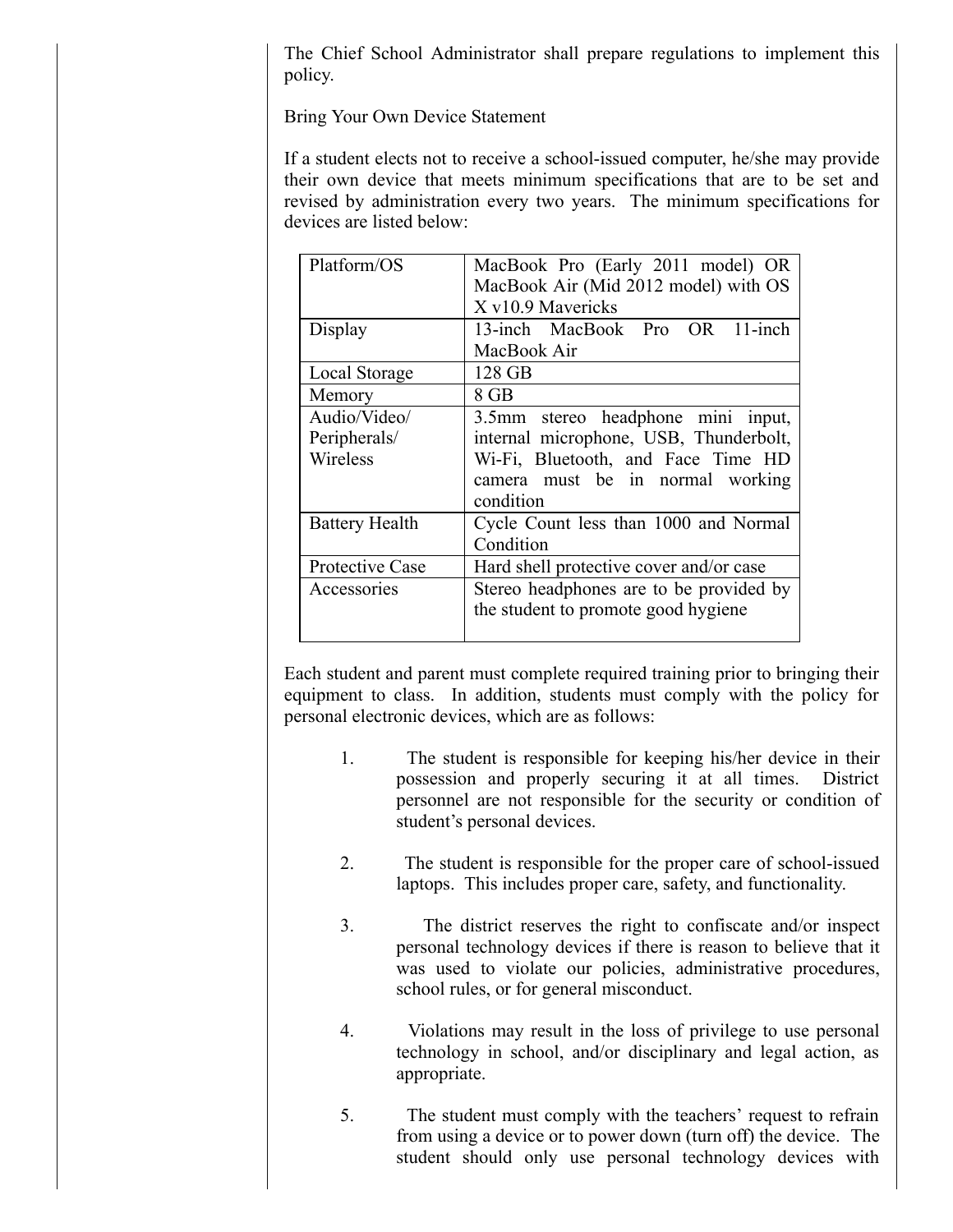consent and under the direct supervision of a district faculty member.

- 6. The student may not use any devices to record, transmit, or post photos or videos of any person without their knowledge and consent. Images, video and audio files recorded at school may not be transmitted or posted at any time without the expressed permission of a district faculty member.
- 7. All users are required to utilize The District's secured wireless network to access the Internet while on school grounds. The use of private wireless Internet connections is not allowed during school hours. Students are allowed to set up wireless networks on school-issued electronic devices at home only. Parents/guardians are responsible for monitoring Internet use at home.
- 8. The student must allow for District installation of software and user profiles that may be required to access the computer network, to install software, to filter content, and/or for test administration.
- 9. The District shall not be responsible for damages to devices brought from home. Parents/guardians may refer to homeowner's insurance coverage for damages and theft coverage. Accidents, vandalism, or theft must be reported to the appropriate technician or administrator within one school day following the incident.

Anti-Big Brother Statement

The Statute (NJ Legislature) states the following:

CHAPTER 44: AN ACT concerning notification to certain persons using certain electronic devices and supplementing Title 18A of the New Jersey Statutes.

BE IT ENACTED by the Senate and General Assembly of the State of New Jersey: C.18A:36-39 Notification by school to certain persons using certain electronic devices; fine. 1.A school district or charter school that furnishes a student with a laptop computer, cellular telephone, or other electronic device shall provide the student with written or electronic notification that the electronic device may record or collect information on the student's activity or the student's use of the device if the electronic device is equipped with a camera, global positioning system, or other feature capable of recording or collecting information on the student's activity or use of the device. The notification shall also include a statement that the school district or charter school shall not use any of the capabilities in a manner that would violate the privacy rights of the student or any individual residing with the student. The parent or guardian of the student shall acknowledge receipt of the notification. The school district or charter school shall retain the acknowledgement as long as the student retains the use of the electronic device.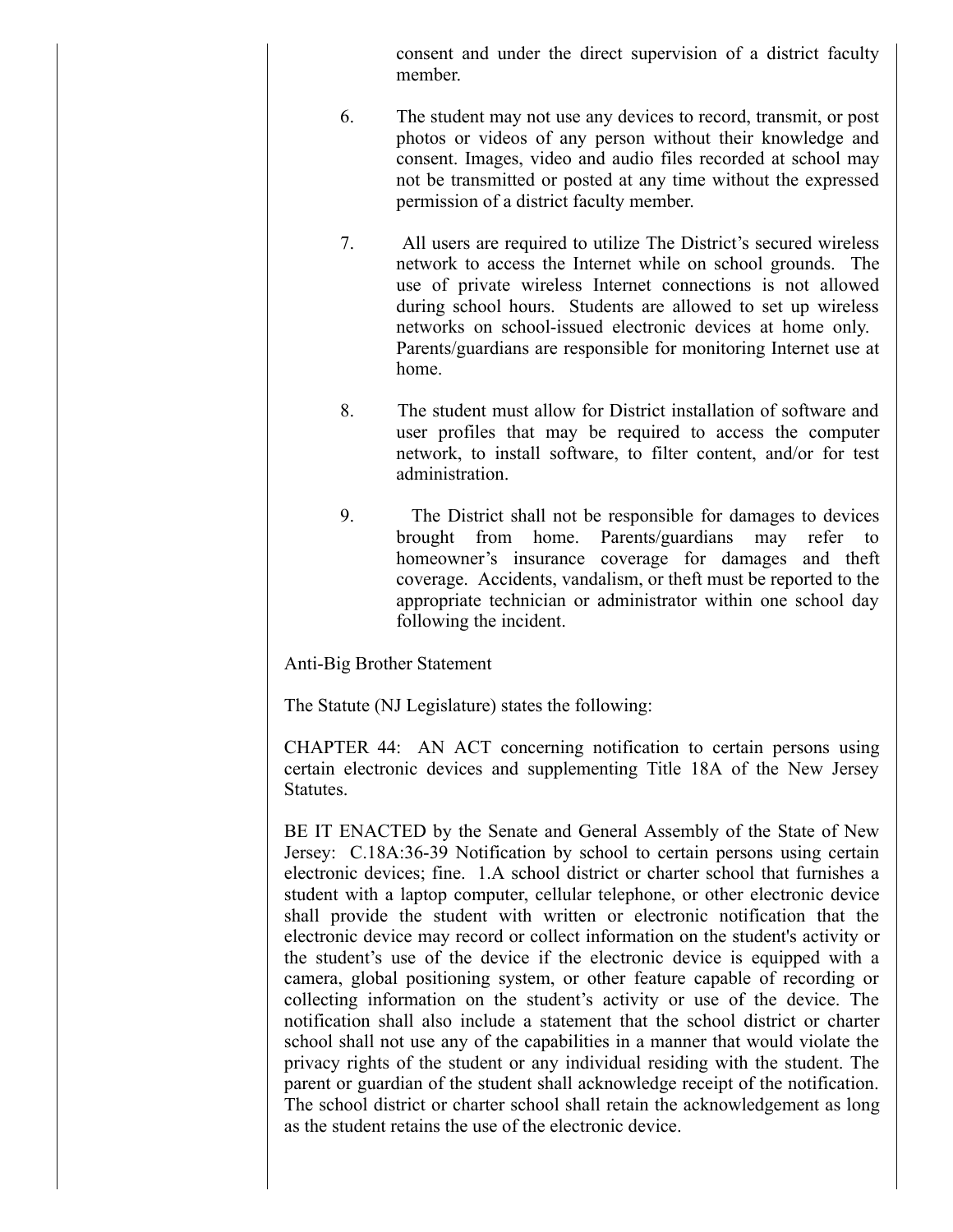Demarest Public Schools will furnish each student with an Apple laptop. We understand that the iMac is an Internet connected device that is equipped with a camera, Global Positioning System, and/or other feature capable of recording or collecting information on the student's activity or use of the device. Demarest Public Schools "shall not use any of the capabilities of the laptop in a manner that would violate the privacy rights of the student or any individual residing with student."

# Receiving and Registering Your Computer

All school-issued computers will display a serial number, which will be registered to a specific student. All students are responsible for the computer registered to them. Students who choose to use their own device must provide a letter of intention to use their own technology to the building administration. Letters of intention should be given to the school principal. All students must use The District filtered wireless network while on school grounds. By authenticating and logging into The District network, the student is agreeing to comply with the terms of The District Acceptable Use Policy (AUP). Once on The District network, all users will have filtered Internet access on their personal equipment in compliance with the Children's Internet Protection Act (CIPA), just as they would on District devices.

School-Issued Technology Insurance

Our vision is to equip each student with a laptop to be used for enhancing the learning experience and enriching curricular content. All middle school students will have access to a laptop for the school year. However, in order for students to take their laptop home and make it a truly personal device, which is the intended function of the Apple hardware, insurance must be purchased.

The laptop insurance will cost approximately \$85.00 for each unit. The protection plan will cover theft, accidental damage, drops, liquid spills and submersion, cracked screens, mechanical breakdowns, and manufacturer defects. It also allows transfer of coverage to a new device should the laptop need replacement. Insurance will not cover deliberate misuse or neglect of any school-issued laptop.

The laptops are the property of The Demarest Board of Education. Any student that does not purchase insurance will not be allowed to take a laptop outside of the school building. The student will be responsible to pay for any and all damages that occur during school use. In the event that a student does not purchase insurance, the student's family will be responsible to pay for any and all damages that occur to the laptop during school use. The Demarest Board of Education highly recommends purchasing insurance to protect student-issued laptops. If a family is unable to pay for insurance please contact the school principal.

Technology and Computer Use At School and Home

The District will allow students to bring their own authorized technology devices (currently includes laptops, netbooks, eReaders, iPads, and android tablets) for personal use at the following specified times during the school day:

1. Before/after school; and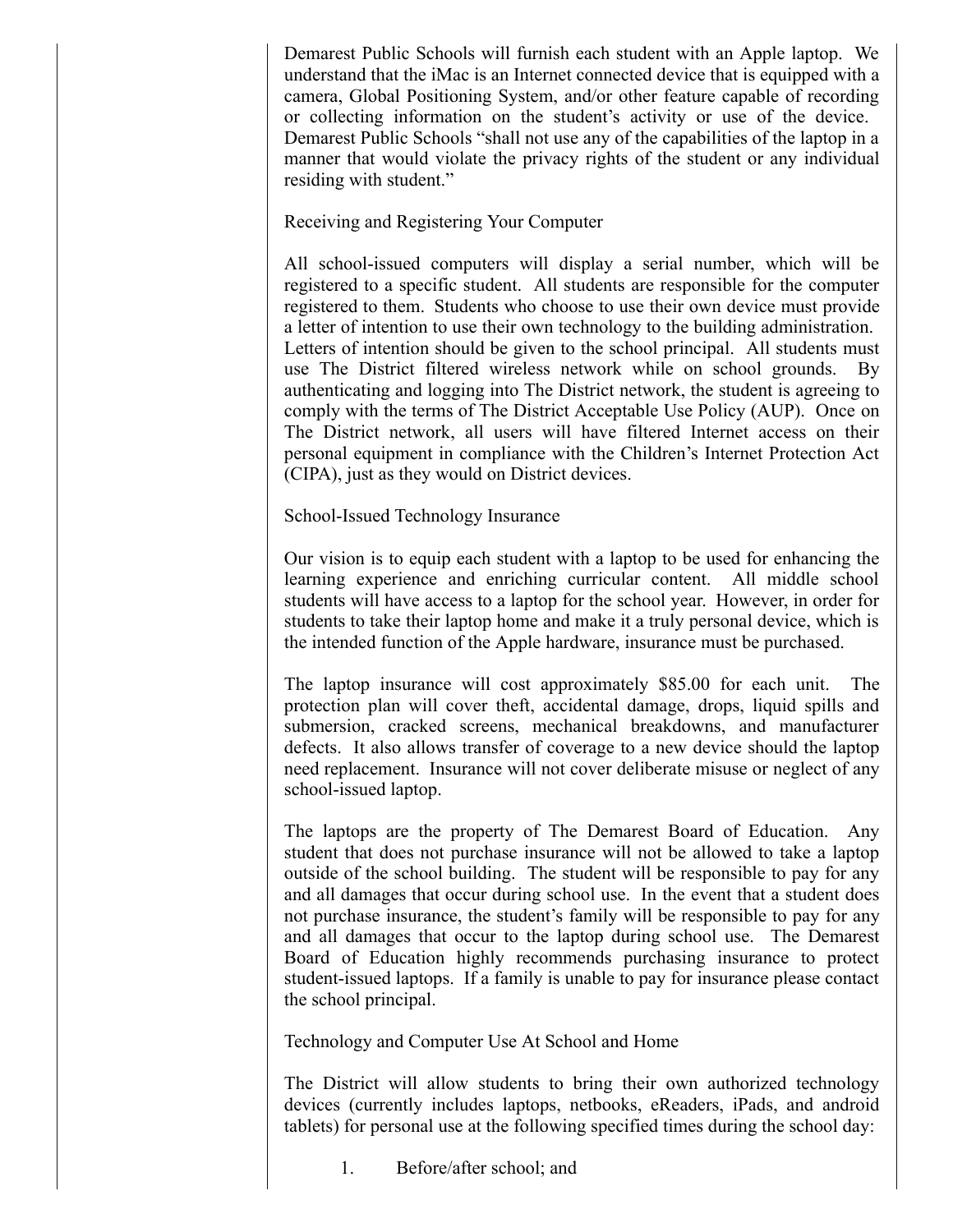2. In the classroom, when specifically permitted by the classroom teacher.

Students and staff are required to access The District's wireless network when using the approved devices during the school day under the supervision of the classroom teacher or when authorized to use approved devices for personal use as approved by the school principal. While users may operate their own devices to access the Internet, they must do so by way of the district's filtered wireless connections. The use of private Internet access on school grounds is prohibited. Users may not disable, override or circumvent district technology filters, profiles nor other provisioning/protection measures.

The student-issued laptop shall remain property of The Demarest Board of Education. Students are responsible for adhering to the guidelines and rules set forth by Demarest Middle School. Students are responsible for the general care of the laptop, case and charger.

- 1. Do not place any stickers on the laptop, case, or cover. Do not write or draw on the laptop, case, or cover. The case must remain on school-issued laptops at all times.
- 2. Carefully insert and remove cords and cables from the laptop to prevent damage and/or loss of data.
- 3. Do not leave your laptop in an unsupervised area, hot or frigid car or by fluids. When not using your laptop it should be safely locked in your locker.
- 4. Laptops are not allowed in the cafeteria during lunchtime, unless the school principal grants special permission. Please keep laptops away from food and drinks both in and out of school.
- 5. The profile settings in place are to remain the same. Any alterations in these settings could result in loss of laptop privileges.
- 6. Students will be given a default password and will then create a new one upon being issued the device. This password is NEVER to be changed. Students should NEVER share their password with a peer.
- 7. The act of "jail breaking" a piece of hardware or software involves hacking the device and bypassing restrictions set fort by the manufacturer/creator in order to run "unauthorized" software and/or make changes to the operating system. This practice is not allowed. All laptops, the pre-installed operating system, and software must remain in original condition.

The Demarest Middle School can restrict or disable any functions, hardware components, software, or apps which do not support classroom instruction, curricular content or positive interaction among peers.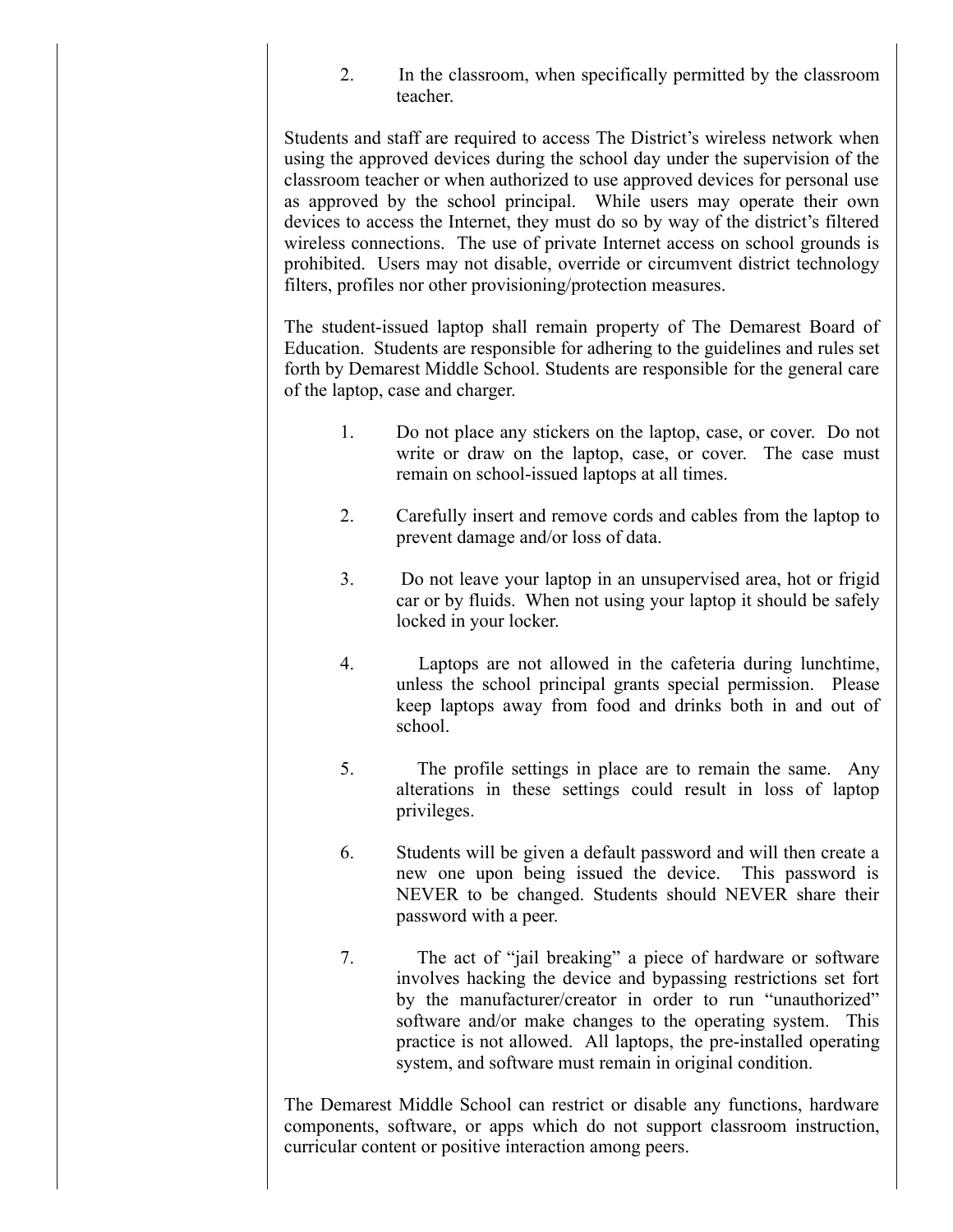The District Acceptable Use Policy governs laptop use. Any infraction of this policy can lead to a suspension of technology rights and/or appropriate discipline as directed by the school principal. Laptops can be collected at any time for software updates or general inspection.

Taking Care of Your Electronic Equipment

Students who are provided with a school-issued laptop must comply with the following regulations provided below. All devices are school property and all users of these devices must adhere to the safety and care instructions implemented through the Acceptable Use Policy for Technology.

- A. Clean the screen with a soft, dry cloth or anti-static cloth. Use of harsh chemicals will damage the screen.
- B. Cords and cables must be inserted carefully into the computer device to prevent damage.
- C. The school-furnished electronic device and case must remain free of any writing, drawing, stickers, or labels that are not the property of Demarest Board of Education.
- D. School-furnished electronic device must never be left in an unlocked locker, unlocked car, or any unsupervised area.
- E. Students are responsible for keeping the battery charged and computer ready for school each day. Teachers are permitted to deny technology use if the computer is not charged.
- F. The protective cases with sufficient padding shall be provided to protect the device from normal treatment and provide a suitable means for carrying the device within the school. Students must keep their schoolfurnished electronic device in the protective case, provided by the school, at all times.
- All school-issued computers must be handled carefully and properly to prevent damages.
	- 1. Do not lean on the top of the electronic device when it is closed.
	- 2. Do not place anything near the electronic device that could put pressure on the screen.
	- 3. Do not place anything in the carrying case that will press against the cover.
	- 4. Do not "bump" the electronic devices against lockers, walls, car doors, floors, etc. as it will eventually break the screen.

Damages, Repairs, and Maintenance

All damages to school-issued devices must be reported to the main office immediately. In cases of theft, loss or vandalism, students or parents must file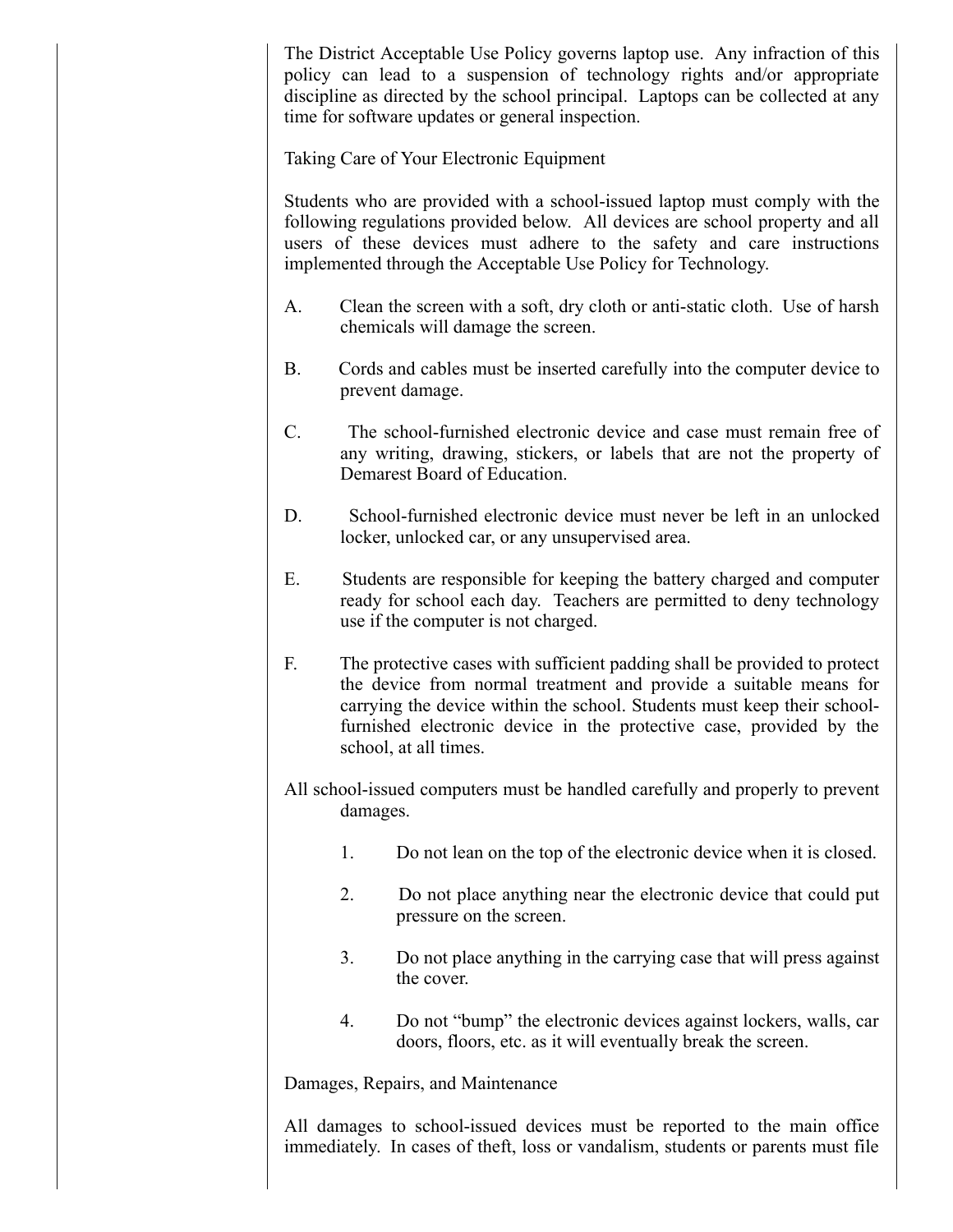a police report and bring a copy of the report to the Principal's office before a new device can be issued.

Students will be responsible for damages to their school-issued electronic devices including, but not limited to, broken screens, cracked plastic pieces, inoperability, etc. In the case of intentional damage and/or neglect, should the cost to repair exceed the cost of purchasing a new device, the student will pay for full replacement value. If the repair cost does not exceed the cost of replacement, the student will be responsible to pay for the damages in full. Lost items, such as sleeves and cables, and any additional accessory items, will be charged the actual replacement cost.

Damages, Repairs, and Maintenance

All damages to school-issued devices must be reported to the main office immediately. In cases of theft, loss or vandalism, students or parents must file a police report and bring a copy of the report to the Principal's office before a new device can be issued.

Students will be responsible for damages to their school-issued electronic devices including, but not limited to, broken screens, cracked plastic pieces, inoperability, etc. In the case of intentional damage and/or neglect, should the cost to repair exceed the cost of purchasing a new device, the student will pay for full replacement value. If the repair cost does not exceed the cost of replacement, the student will be responsible to pay for the damages in full. Lost items, such as sleeves and cables, and any additional accessory items, will be charged the actual replacement cost.

N.J.S.A. 2A:38A-3

Federal Communications Commission: Children's Internet Protection Act Federal Communications Commission: Neighborhood Children's Internet Protection Act

Adopted: 22 March 2016

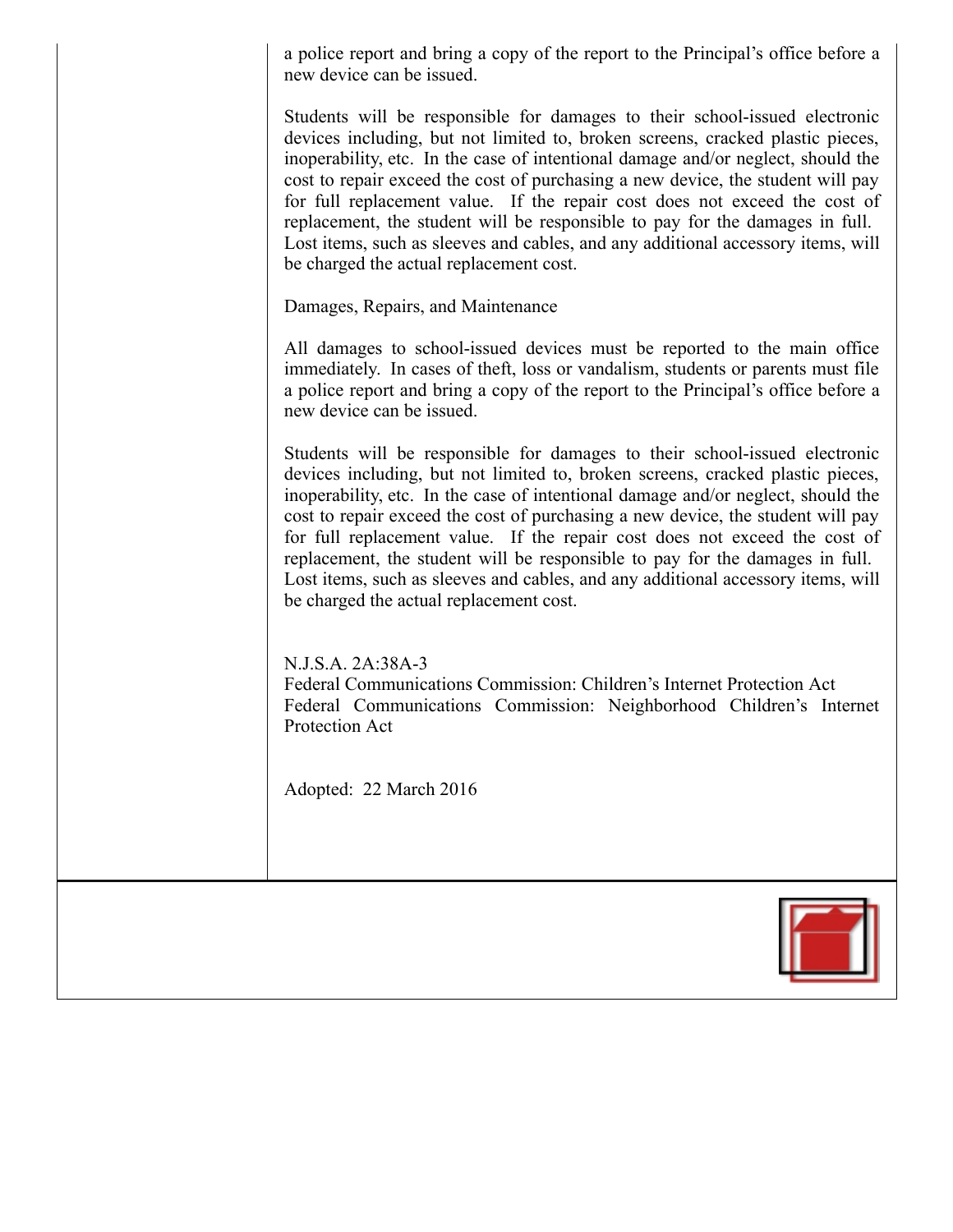|                                                                                                                          | Demarest Board of Education<br>Home                                                                                                                                                                                                                                                                                                                                                                                                                                                                                                                                                                                                                                                                                                                                                                                                                 |
|--------------------------------------------------------------------------------------------------------------------------|-----------------------------------------------------------------------------------------------------------------------------------------------------------------------------------------------------------------------------------------------------------------------------------------------------------------------------------------------------------------------------------------------------------------------------------------------------------------------------------------------------------------------------------------------------------------------------------------------------------------------------------------------------------------------------------------------------------------------------------------------------------------------------------------------------------------------------------------------------|
| Next<br>< Prev<br><b>To Policy</b><br>Search District<br><b>Requlations</b><br><b>District Regulations</b><br><b>TOC</b> | <b>District Regulation</b><br>2361 - ACCEPTABLE USE OF COMPUTER NETWORKS/<br><b>COMPUTERS AND RESOURCES</b>                                                                                                                                                                                                                                                                                                                                                                                                                                                                                                                                                                                                                                                                                                                                         |
|                                                                                                                          | Section: Program<br>Date Created: March, 2016<br>Date Edited: March, 2016<br>The school district provides computer equipment, computer services, and<br>Internet access to its students and staff for educational purposes only.<br>The                                                                                                                                                                                                                                                                                                                                                                                                                                                                                                                                                                                                             |
|                                                                                                                          | purpose of providing technology resources is to improve learning and teaching<br>through research, teacher training, collaboration, dissemination and the use of<br>global communication resources.<br>For the purpose of this Policy and Regulation, "computer networks/computers"                                                                                                                                                                                                                                                                                                                                                                                                                                                                                                                                                                 |
|                                                                                                                          | includes, but is not limited to, the school district's computer networks,<br>computer servers, computers, other computer hardware and software, Internet<br>equipment and access, and any other computer related equipment.<br>For the purpose of this Policy and Regulation, "school district personnel" shall                                                                                                                                                                                                                                                                                                                                                                                                                                                                                                                                     |
|                                                                                                                          | be the person(s) designated by the Superintendent of Schools to oversee and<br>coordinate the school district's computer networks/computer systems. School<br>district personnel will monitor networks and online activity, in any form<br>necessary, to maintain the integrity of the networks, ensure proper use, and to<br>be in compliance with Federal and State laws that regulate Internet safety.                                                                                                                                                                                                                                                                                                                                                                                                                                           |
|                                                                                                                          | Due to the complex association between government agencies and computer<br>networks/computers and the requirements of Federal and State laws, the end<br>user of the school district's computer networks/computers must adhere to strict<br>regulations. Regulations are provided to assure staff, community, students, and<br>parent(s) or legal guardian(s) of students are aware of their responsibilities.<br>The school district may modify these regulations at any time. The signatures<br>of the student and his/her parent(s) or legal guardian(s) on a district-approved<br>Consent and Waiver Agreement are legally binding and indicate the parties<br>have read the terms and conditions carefully, understand their significance, and<br>agree to abide by the rules and regulations established under Policy and<br>Regulation 2361. |
|                                                                                                                          | Students are responsible for acceptable and appropriate behavior and conduct<br>on school district computer networks/computers. Communications on the<br>computer networks/computers are often public in nature and policies and<br>regulations governing appropriate behavior and communications apply. The<br>school district's networks, Internet access, and computers are provided for<br>students to conduct research, complete school assignments, and communicate<br>with others. Access to computer networks/computers is given to students who<br>agree to act in a considerate, appropriate, and responsible manner. Parent(s) or<br>legal guardian(s) permission is required for a student to access the school<br>district's computer networks/computers. Access entails responsibility and                                            |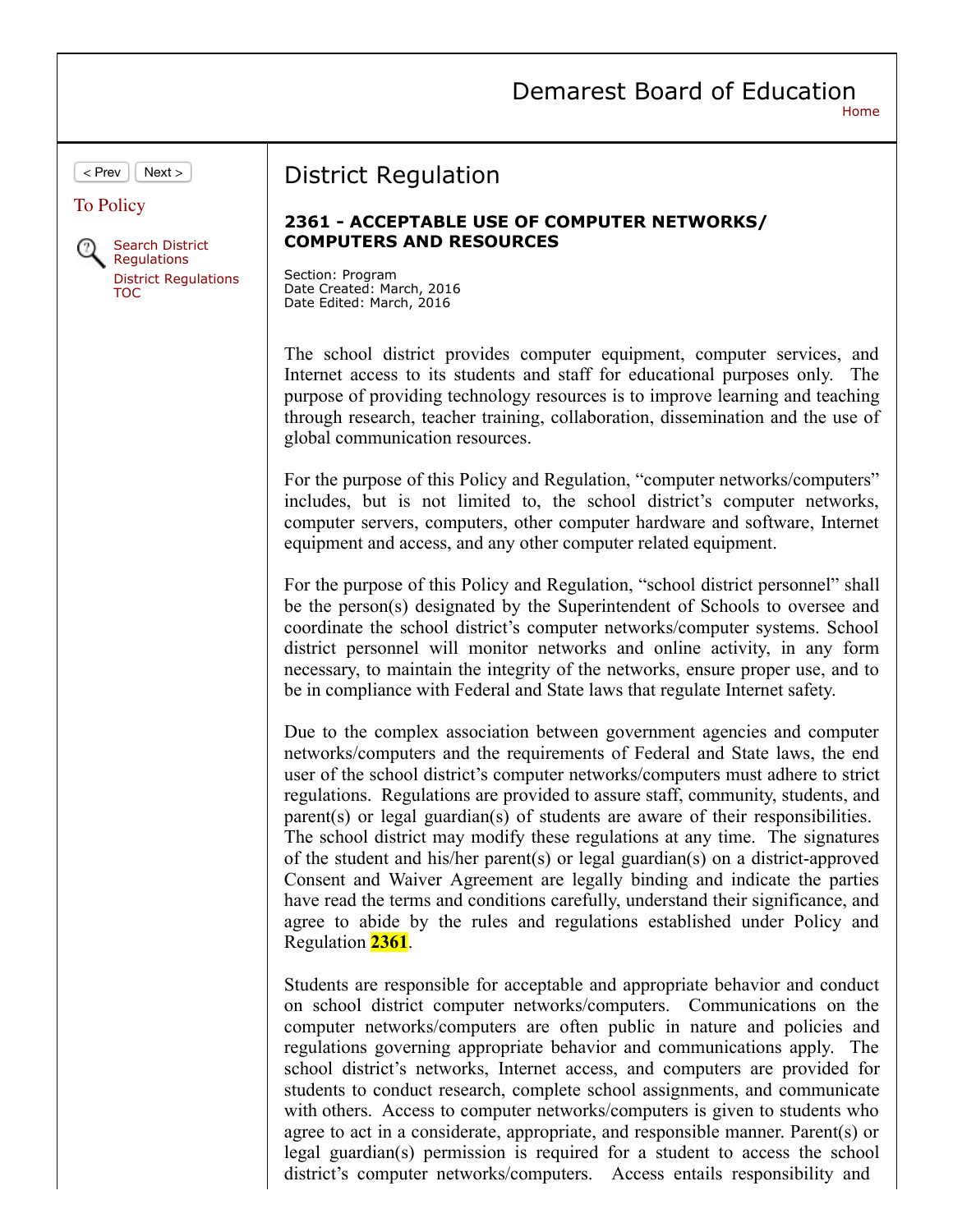individual users of the district computer networks/computers are responsible for their behavior and communications over the computer networks/computers. It is presumed users will comply with district standards and will honor the agreements they have signed and the permission they have been granted. Beyond the clarification of such standards, the district is not responsible for the actions of individuals utilizing the computer networks/computers who violate the policies and regulations of the Board.

Computer networks/computer storage areas shall be treated in the same manner as other school storage facilities. School district personnel may review files and communications to maintain system integrity, confirm users are using the system responsibly, and ensure compliance with Federal and State laws that regulate Internet safety. Therefore, no person should expect files stored on district servers will be private or confidential.

The following prohibited behavior and/or conduct using the school district's networks/computers, includes but is not limited to, the following:

- 1. Sending or displaying offensive messages or pictures;
- 2. Using obscene language and/or accessing material or visual depictions that are obscene as defined in section 1460 of Title 18, United States Code;
- 3. Using or accessing material or visual depictions that are child pornography, as defined in section 2256 of Title 18, United States Code;
- 4. Using or accessing material or visual depictions that are harmful to minors including any pictures, images, graphic image files or other material or visual depictions that taken as a whole and with respect to minors, appeals to a prurient interest in nudity, sex, or excretion;
- 5. Depicting, describing, or representing in a patently offensive way, with respect to what is suitable for minors, sexual acts or conduct; or taken as a whole, lacks serious literary, artistic, political, or scientific value as to minors;
- 6. Cyberbullying;
- 7. Inappropriate online behavior, including inappropriate interaction with other individuals on social networking sites and in chat rooms;
- 8. Harassing, insulting, or attacking others;
- 9. Damaging computers, computer systems, or computer networks/computers;
- 10. Violating copyright laws;
- 11. Using another's password;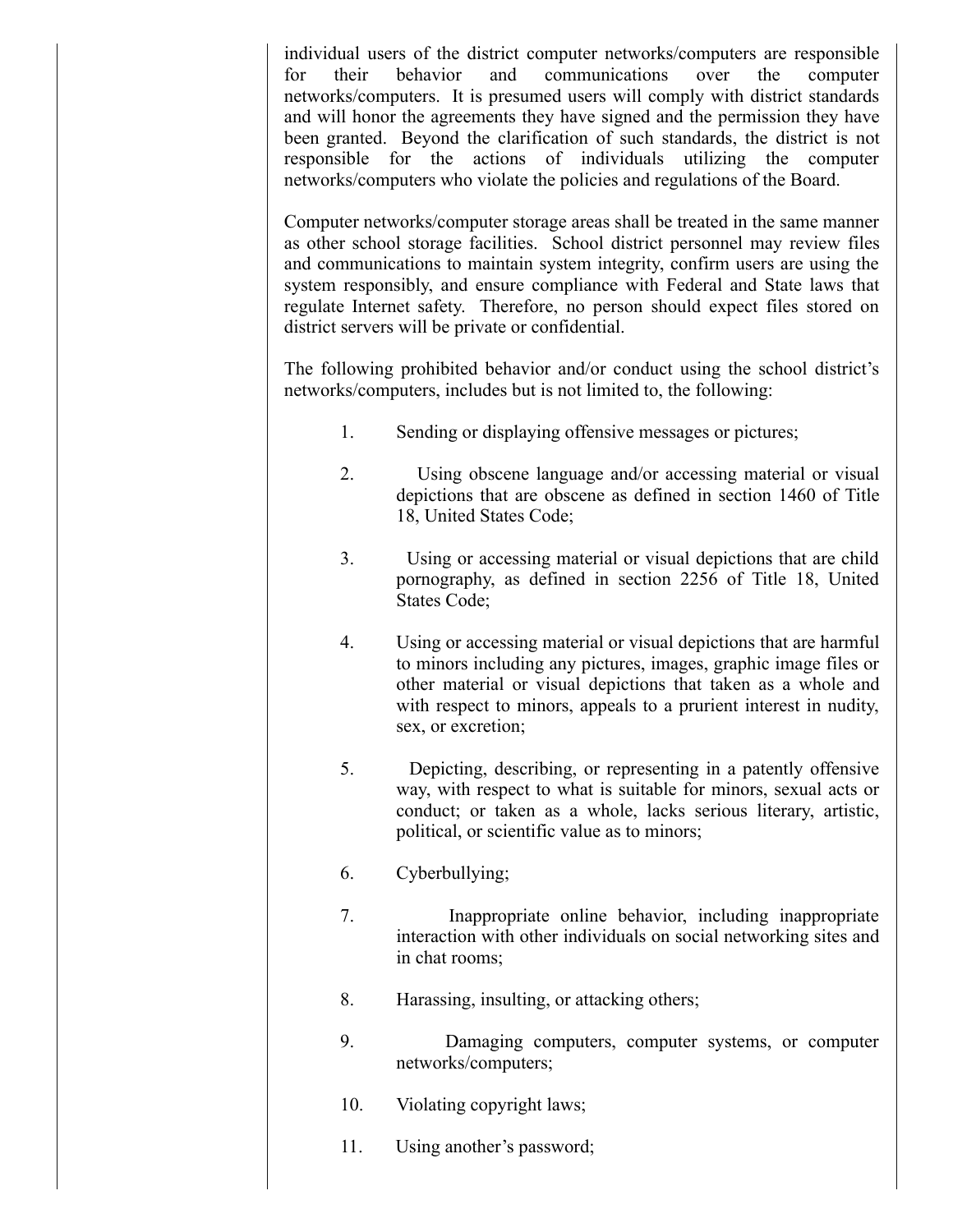- 12. Trespassing in another's folders, work or files;
- 13. Intentionally wasting limited resources;
- 14. Employing the computer networks/computers for commercial purposes; and/or
- 15. Engaging in other activities that do not advance the educational purposes for which computer networks/computers are provided.

# **INTERNET SAFETY**

Compliance with Children's Internet Protection Act

As a condition for receipt of certain Federal funding, the school district has technology protection measures for all computers in the school district, including computers in media centers/libraries, that block and/or filter material or visual depictions that are obscene, child pornography and harmful to minors as defined in 2, 3, 4, 5, 6, and 7 above and in the Children's Internet Protection Act. The school district will certify the schools in the district, including media centers/libraries are in compliance with the Children's Internet Protection Act and the district complies with and enforces Policy and Regulation **2361**.

Compliance with Neighborhood Children's Internet Protection Act

Policy **2361** and this Regulation establish an Internet safety protection policy and procedures to address:

- 1. Access by minors to inappropriate matter on the Internet and World Wide Web;
- 2. The safety and security of minors when using electronic mail, chat rooms, and other forms of direct electronic communications;
- 3. Unauthorized access, including "hacking" and other unlawful activities by minors online;
- 4. Cyberbullying;
- 5. Inappropriate online behavior, including inappropriate interaction with other individuals on social networking sites and in chat rooms;
- 6. Unauthorized disclosures, use, and dissemination of personal identification information regarding minors; and
- 7. Measures designed to restrict minors' access to materials harmful to minors.

Notwithstanding the material or visual depictions defined in the Children's Internet Protection Act and the Neighborhood Children's Internet Protection Act, the Board shall determine Internet material that is inappropriate for minors.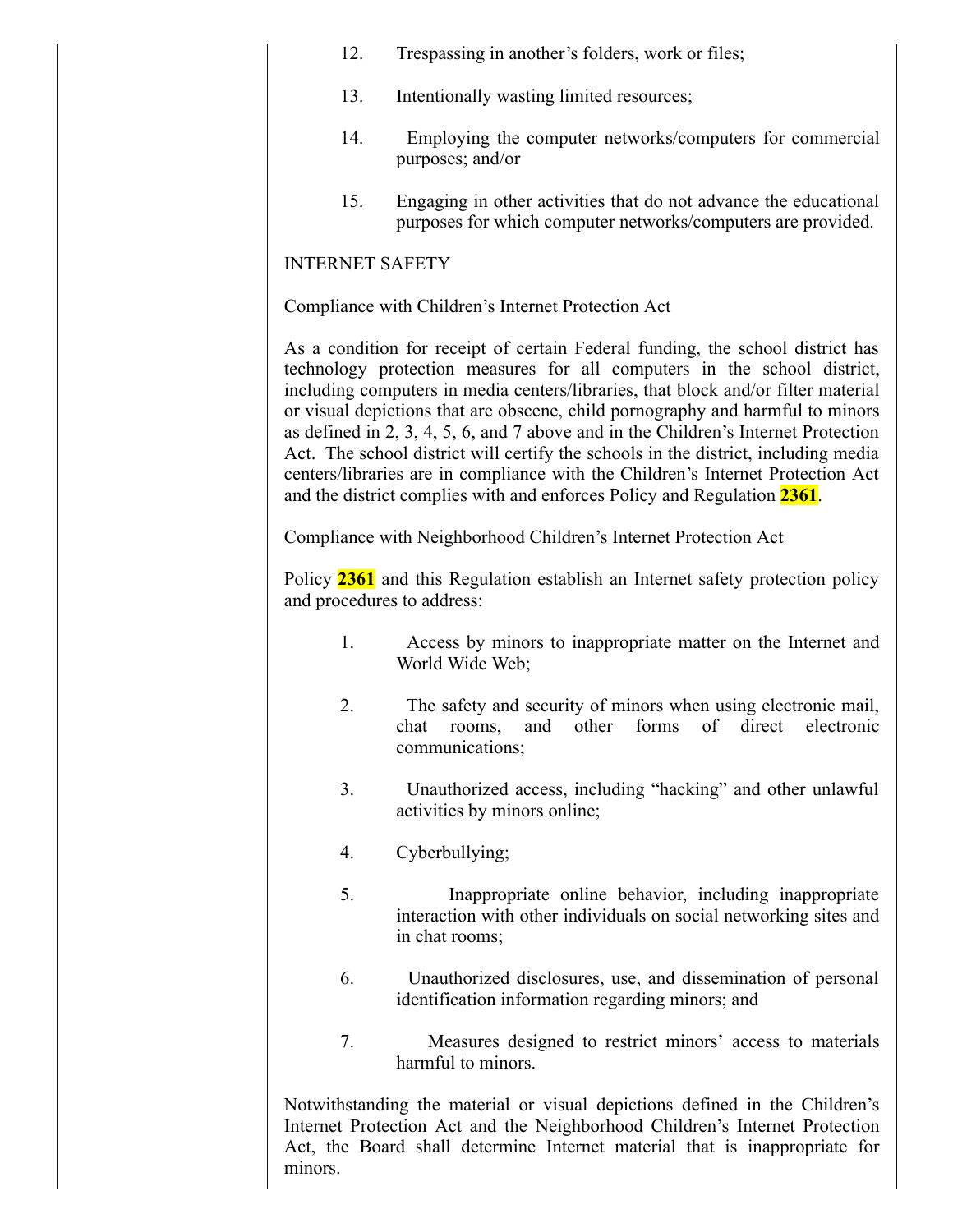The Board will provide reasonable public notice and will hold one annual public hearing during a regular monthly Board meeting or during a designated special Board meeting to address and receive public community input on the Internet safety protection policy - Policy and Regulation **2361**. Any changes in Policy and Regulation **2361** since the previous year's annual public hearing will also be discussed at a meeting following the annual public hearing.

#### Information Content and Uses of the System

Students may not publish on or over the system any information which violates or infringes upon the rights of any other person or any information which would be abusive, profane, or sexually offensive to a reasonable person, or which, without the approval of the Superintendent of Schools or designated school district personnel, contains any advertising or any solicitation to use goods or services. A student cannot use the facilities and capabilities of the system to conduct any business or solicit the performance of any activity which is prohibited by law.

Because the school district provides, through connection to the Internet, access to other computer systems around the world, students and their parent(s) or legal guardian(s) should be advised the Board and school district personnel have no control over content. While most of the content available on the Internet is not offensive and much of it is a valuable educational resource, some objectionable material exists. Even though the Board provides students access to Internet resources through the district's computer networks/computers with installed appropriate technology protection measures, parents and students must be advised potential dangers remain and offensive material may be accessed notwithstanding the technology protection measures taken by the school district.

Students and their parent(s) or legal guardian(s) are advised some systems and Internet sites may contain defamatory, inaccurate, abusive, obscene, profane, sexually oriented, threatening, racially offensive, or otherwise illegal or offensive material. The Board and school district personnel do not condone the use of such materials and do not permit usage of such materials in the school environment. Parent(s) or legal guardian(s) having Internet access available to their children at home should be aware of the existence of such materials and monitor their child's access to the school district system at home. Students knowingly bringing materials prohibited by Policy and Regulation **2361** into the school environment will be disciplined in accordance with Board policies and regulations and such activities may result in termination of such students' accounts or access on the school district's computer networks and their independent use of computers.

## On-line Conduct

Any action by a student or other user of the school district's computer networks/computers that is determined by school district personnel to constitute an inappropriate use of the district's computer networks/computers or to improperly restrict or inhibit other persons from using and enjoying those resources is strictly prohibited and may result in limitation on or termination of an offending person's access and other consequences in compliance with Board policy and regulation. The user specifically agrees not to submit, publish, or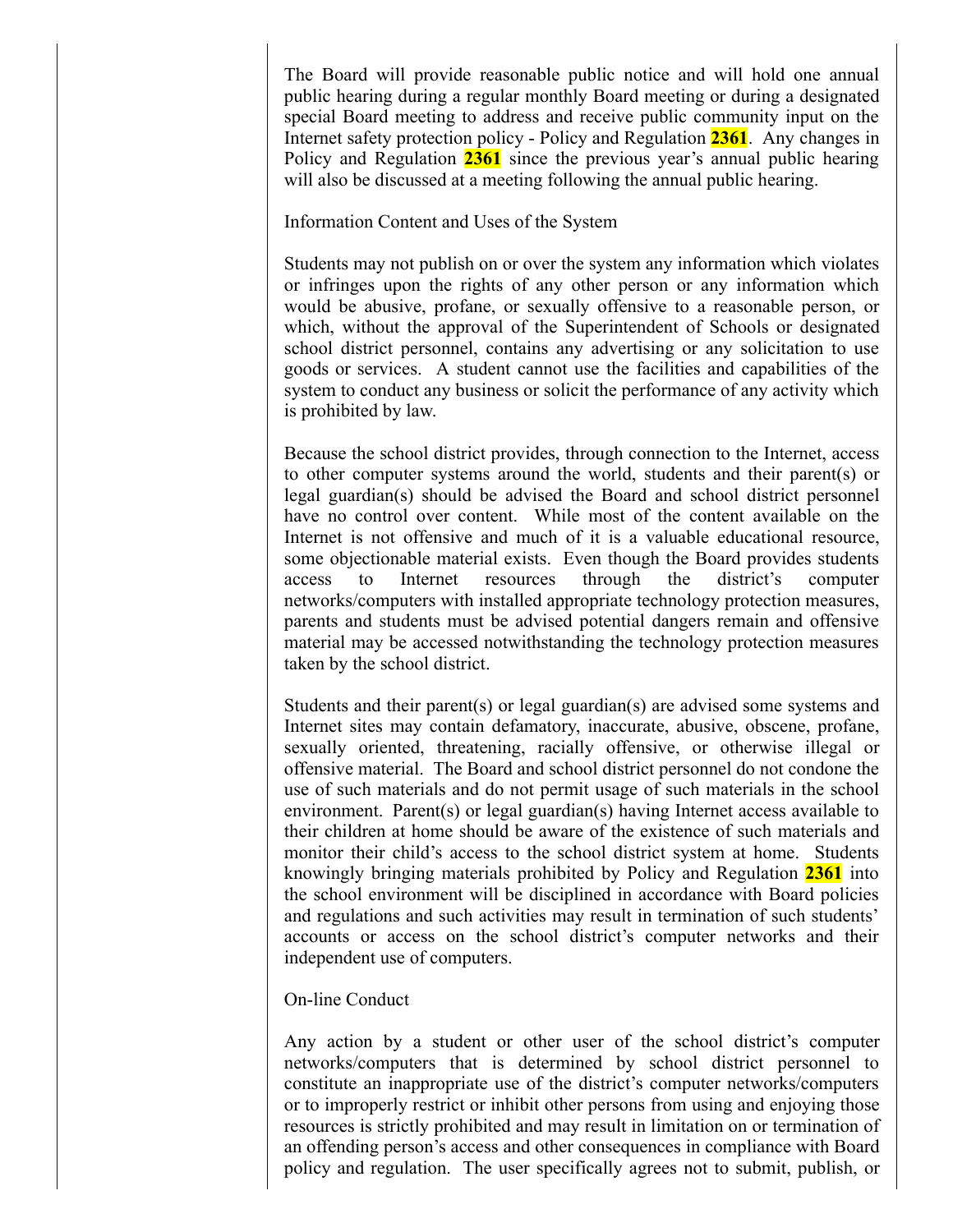display any defamatory, inaccurate, abusive, obscene, profane, sexually oriented, threatening, racially offensive, or otherwise illegal or offensive material; nor shall a user encourage the use, sale, or distribution of controlled substances. Transmission of material, information or software in violation of any local, State or Federal law is also prohibited and is a breach of the Consent and Waiver Agreement.

Students and their parent(s) or legal guardian(s) specifically agree to indemnify the school district and school district personnel for any losses, costs, or damages, including reasonable attorneys' fees incurred by the Board relating to, or arising out of any breach of this section by the student.

Computer networks/computer resources are to be used by the student for his/her educational use only; commercial uses are strictly prohibited.

Software Libraries on the Network

Software libraries on or through the school district's networks are provided to students as an educational resource. No student may install, upload, or download software without the expressed consent of appropriate school district personnel. Any software having the purpose of damaging another person's accounts or information on the school district computer networks/computers (e.g., computer viruses) is specifically prohibited. School district personnel reserve the right to refuse posting of files and to remove files. School district personnel further reserve the right to immediately limit usage or terminate the student's access or take other action consistent with the Board's policies and regulations of a student who misuses the software libraries.

Copyrighted Material

Copyrighted material must not be placed on any system connected to the computer networks/computers without authorization. Students may download copyrighted material for their own use in accordance with Policy and Regulation  $2531$  - Use of Copyrighted Materials. A student may only redistribute a copyrighted program with the expressed written permission of the owner or authorized person. Permission must be specified in the document, on the system, or must be obtained directly from the author or authorized source.

Public Posting Areas (Message Boards, Blogs, Etc.)

Messages are posted from systems connected to the Internet around the world and school district personnel have no control of the content of messages posted from these other systems. To best utilize system resources, school district personnel will determine message boards, blogs, etc. that are most applicable to the educational needs of the school district and will permit access to these sites through the school district computer networks. School district personnel may remove messages that are deemed to be unacceptable or in violation of Board policies and regulations. School district personnel further reserve the right to immediately terminate the access of a student who misuses these public posting areas.

Real-time, Interactive, Communication Areas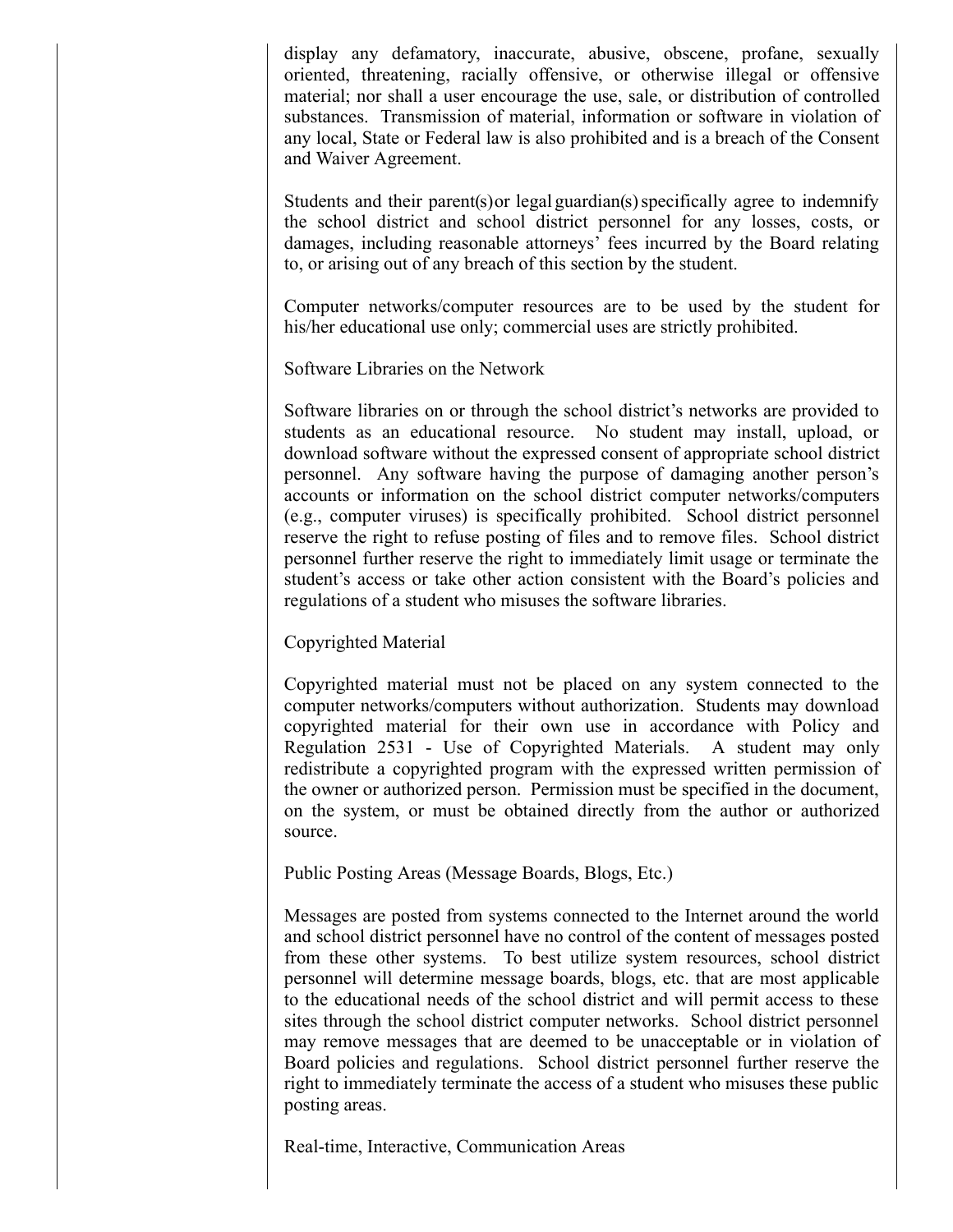School district personnel reserve the right to monitor and immediately limit the use of the computer networks/computers or terminate the access of a student who misuses real-time conference features (talk/chat/Internet relay chat).

## Electronic Mail

Electronic mail ("email") is an electronic message sent by or to a person in correspondence with another person having Internet mail access. The school district may or may not establish student email accounts. In the event the district provides email accounts, all messages sent and received on the school district computer networks/computers must have an educational purpose and are subject to review. Messages received by a district-provided email account are retained on the system until deleted by the student or for a period of time determined by the district. A canceled account will not retain its emails. Students are expected to remove old messages within fifteen days or school district personnel may remove such messages. School district personnel may inspect the contents of emails sent by a student to an addressee, or disclose such contents to other than the sender or a recipient when required to do so by the policy, regulation, or other laws and regulations of the State and Federal governments. The Board reserves the right to cooperate fully with local, State, or Federal officials in any investigation concerning or relating to any email transmitted or any other information on the school district computer networks/computers.

## Disk Usage

The district reserves the right to establish maximum storage space a student receives on the school district's system. A student who exceeds his/her quota of storage space will be advised to delete files to return to compliance with the predetermined amount of storage space. A student who remains in noncompliance of the storage space allotment after seven school days of notification may have their files removed from the school district's system.

#### Security

Security on any computer system is a high priority, especially when the system involves many users. If a student identifies a security problem on the computer networks/computers, the student must notify the appropriate school district staff member. The student should not inform other individuals of a security problem. Passwords provided to students by the district for access to the district's computer networks/computers or developed by the student for access to an Internet site should not be easily guessable by others or shared with other students. Attempts to log in to the system using either another student's or person's account may result in termination of the account or access. A student should immediately notify the Principal or designee if a password is lost or stolen, or if they have reason to believe that someone has obtained unauthorized access to their account. Any student identified as a security risk will have limitations placed on usage of the computer networks/computers or may be terminated as a user and be subject to other disciplinary action.

## Vandalism

Vandalism to any school district owned computer networks/computers may result in cancellation of system privileges and other disciplinary measures in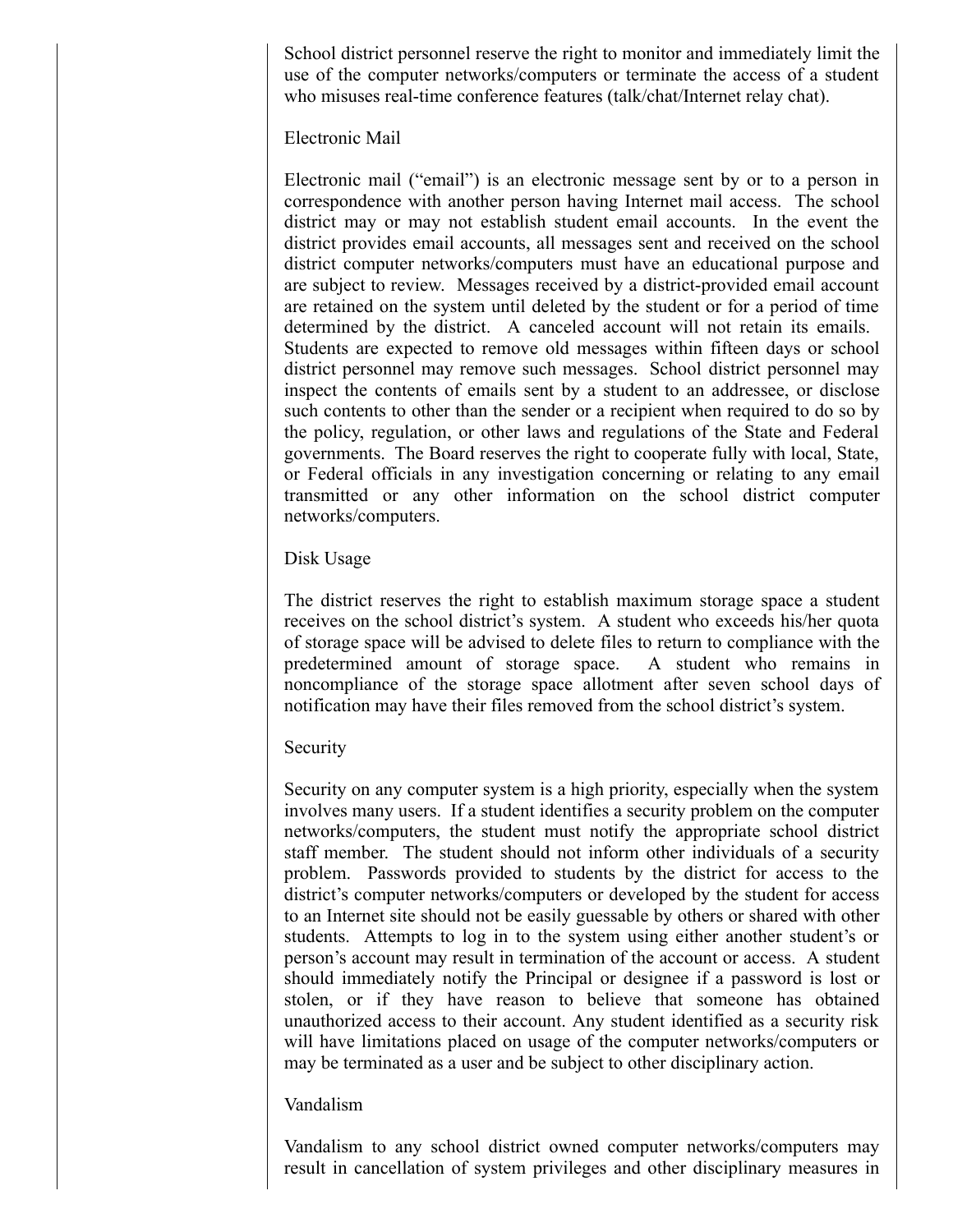compliance with the district's discipline code. Vandalism is defined as any malicious attempt to harm or destroy data of another user, the system, or any of the agencies or other computer networks/computers that are connected to the Internet backbone or of doing intentional damage to hardware or software on the system. This includes, but is not limited to, the uploading or creation of computer viruses.

Printing

The printing facilities of the computer networks/computers should be used judiciously. Unauthorized printing for other than educational purposes is prohibited.

Internet Sites and the World Wide Web

Designated school district personnel may establish an Internet  $\text{site}(s)$  on the World Wide Web or other Internet locations. Such sites shall be administered and supervised by designated school district personnel who shall ensure the content of the site complies with Federal, State, and local laws and regulations as well as Board policies and regulations.

Violations

Violations of the Acceptable Use of Computer Networks/Computers and Resources Policy and Regulation may result in a loss of access as well as other disciplinary or legal action. Disciplinary action shall be taken as indicated in Policy and/or Regulation, 2361 - Acceptable Use of Computer Networks/Computers and Resources, 5600 - Student Discipline/Code of Conduct,  $5610$  - Suspension and  $5620$  - Expulsion as well as possible legal action and reports to the legal authorities and entities.

Determination of Consequences for Violations

The particular consequences for violations of this Policy shall be determined by the Principal or designee. The Superintendent or designee and the Board shall determine when school expulsion and/or legal action or actions by the authorities is the appropriate course of action.

Individuals violating this Policy shall be subject to the consequences as indicated in Board Policy and Regulation **2361** and other appropriate discipline, which includes but is not limited to:

- 1. Use of computer networks/computers only under direct supervision;
- 2. Suspension of network privileges;
- 3. Revocation of network privileges;
- 4. Suspension of computer privileges;
- 5. Revocation of computer privileges;
- 6. Suspension from school;